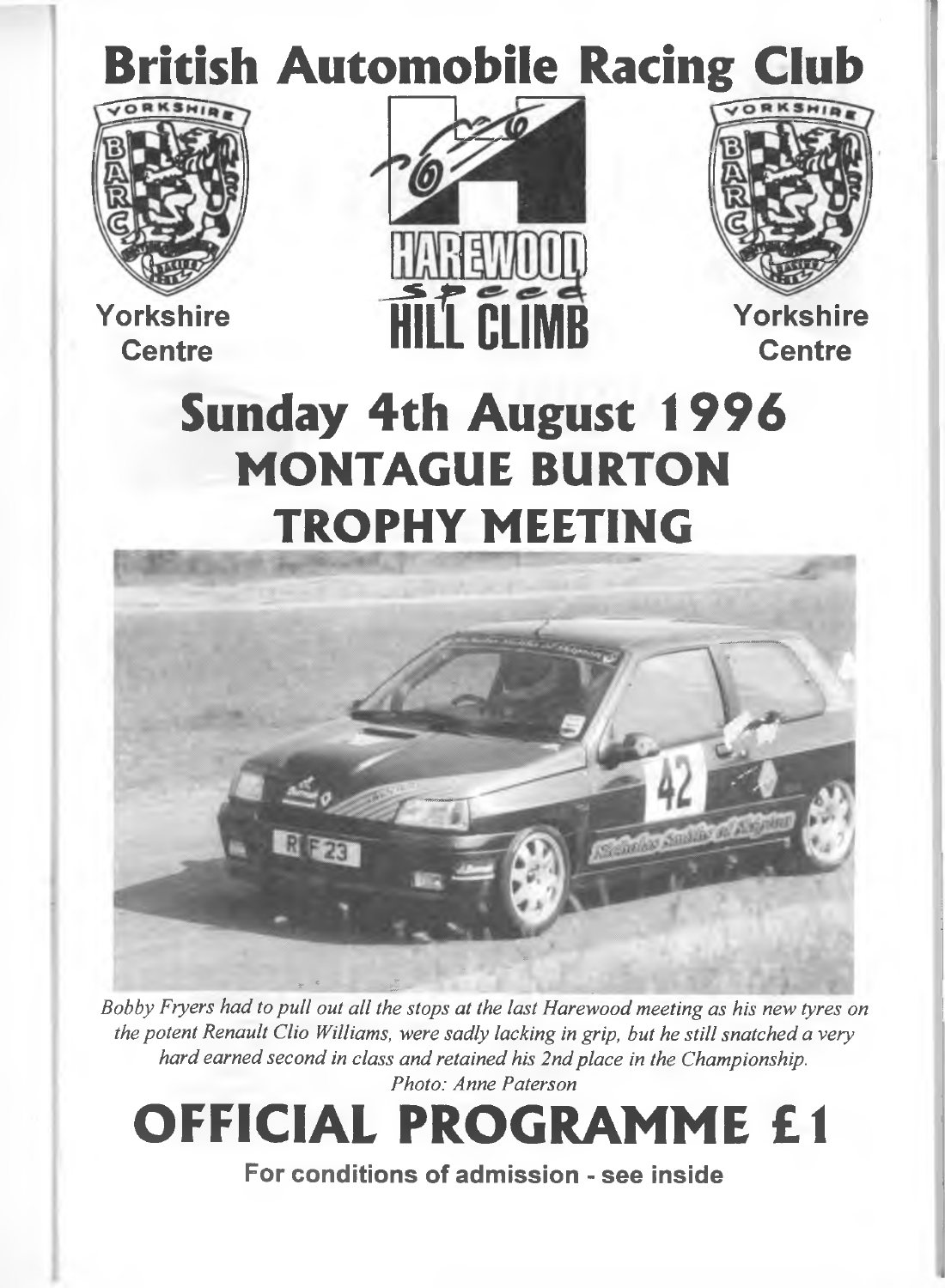





**|Low cost precision mouldings**

**|Tool design and manufacture**

**|One-off prototypes**

**IShort run specialists**

UNIT BA, Keighley Business Centre South Street, Keighley **Tel: 01535 680127**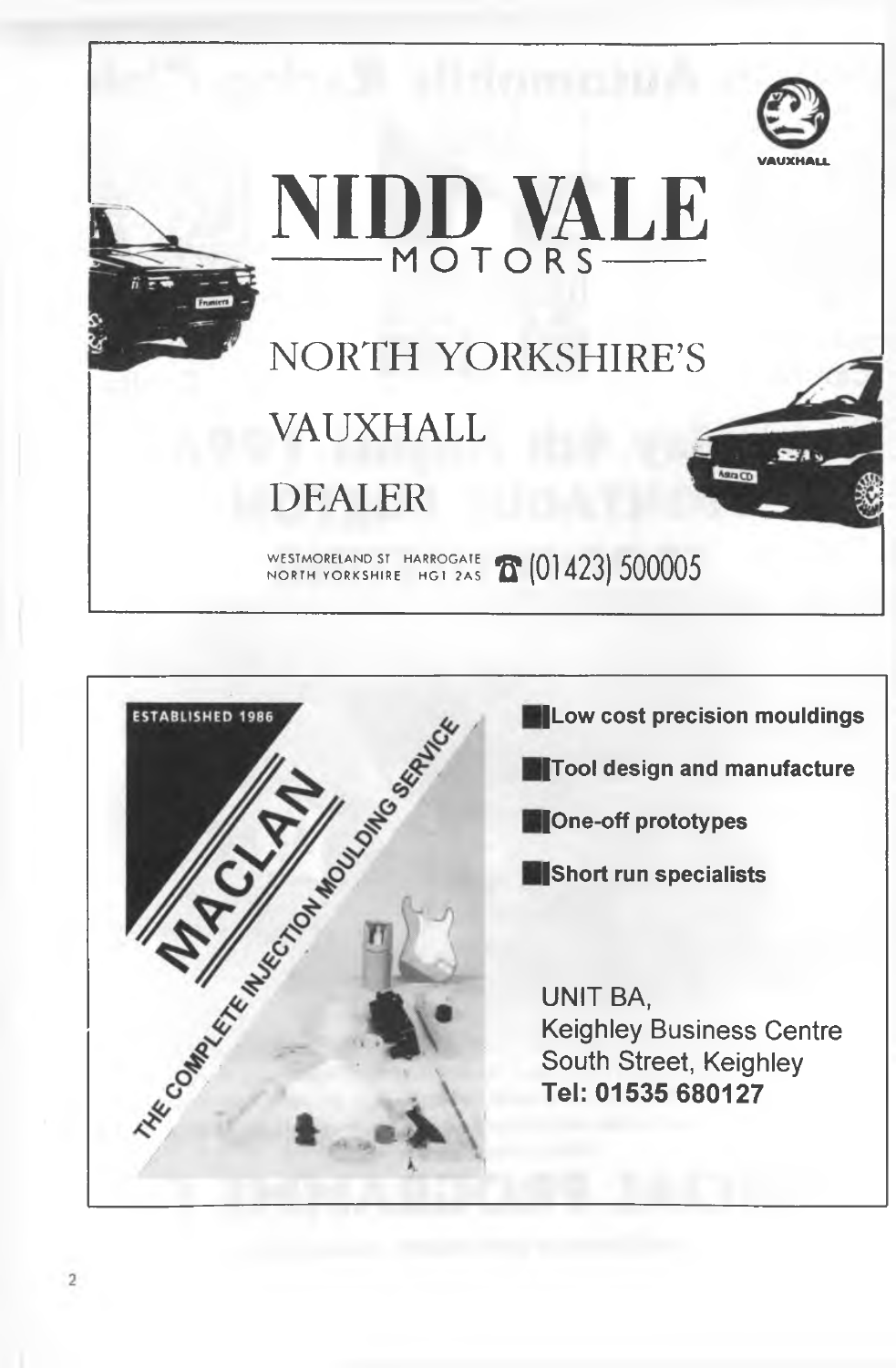





**Stockton Farm, Harewood Avenue, Harewood, Nr Leeds** The Yorkshire Centre of the British Automobile Racing Club Ltd welcome you to the

## **MONTAGUE BURTON TROPHY MEETING Sunday 4th August 1996**

*RAC MSA National B Permit No NB43659 Harewood Hillclimb Championship Permit No CH 96294*

ROUND FIVE OF THE HAREWOOD HILLCLIMB CHAMPIONSHIP AND

A round of the Cars & Car Conversions Speed Championship, Midland Speed Championship and Nottingham Sports Car Club Speed Championship

## **PUBLIC WARNING MOTOR SPORT IS DANGEROUS**

It is a condition of admission that ali persons having any connection with the promotion and/or organisation and/or conduct of the meeting including the owners of the land and the drivers and owners of the vehicles and passengers in the vehicles are absolved from all liability arising out of accidents causing damage or personal injury (whether fatal or otherwise) howsoever caused to spectators or ticket holders.

**RAC RULING IN THE INTERESTS OF SAFETY DOGS ARE NOT ADMITTED UNDER ANY CIRCUMSTANCES**



Despite the organisers taking all reasonable precuations unavoidable accidents can happen. In respect of these you are present at your own risk.

## **BRITISH AUTOMOBILE RACING CLUB LTD YORKSHIRE CENTRE**

Programme typeset and produced by Pat Kenyon Tel & Fax 0114 234 0478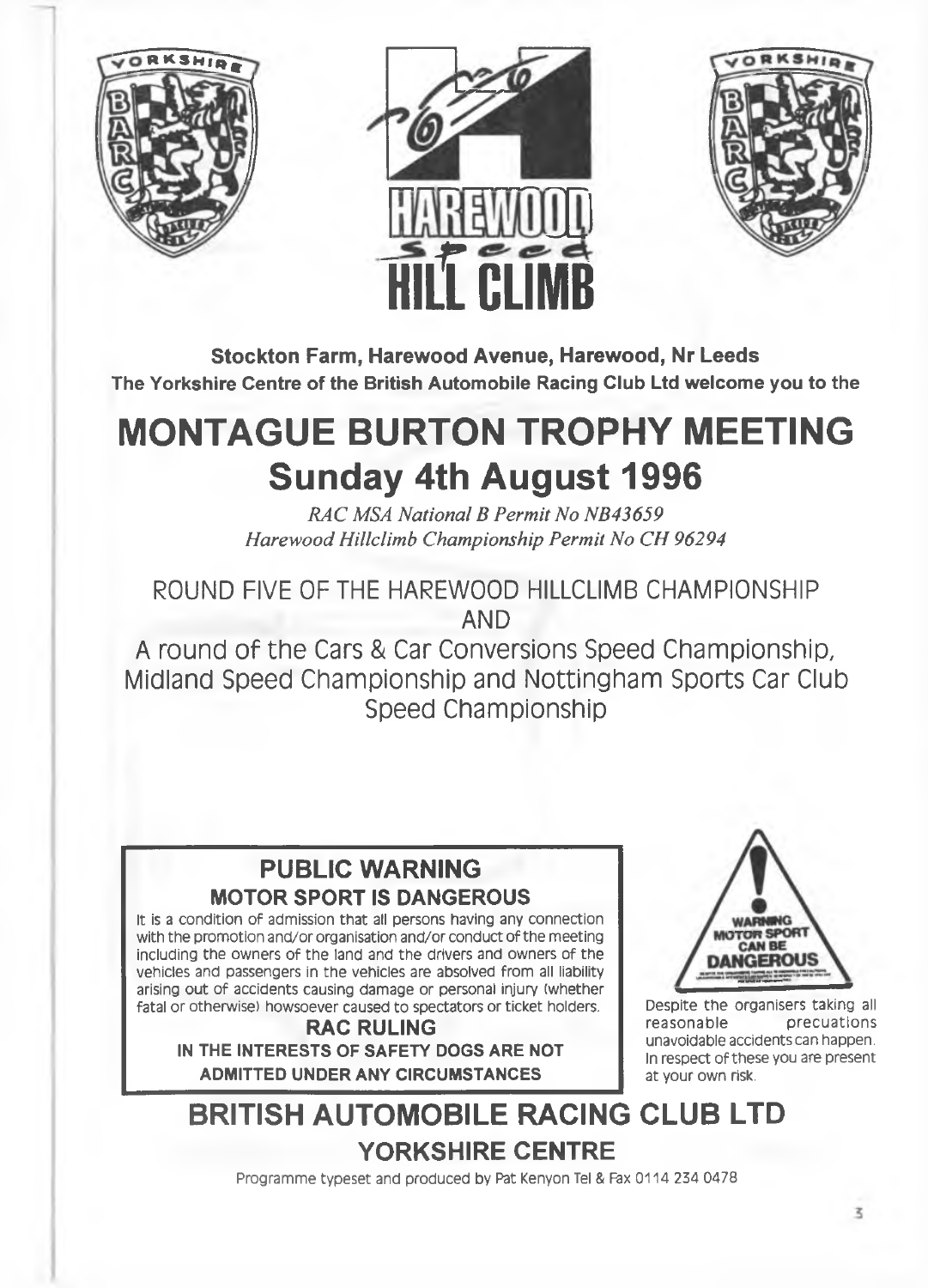

 $\overline{4}$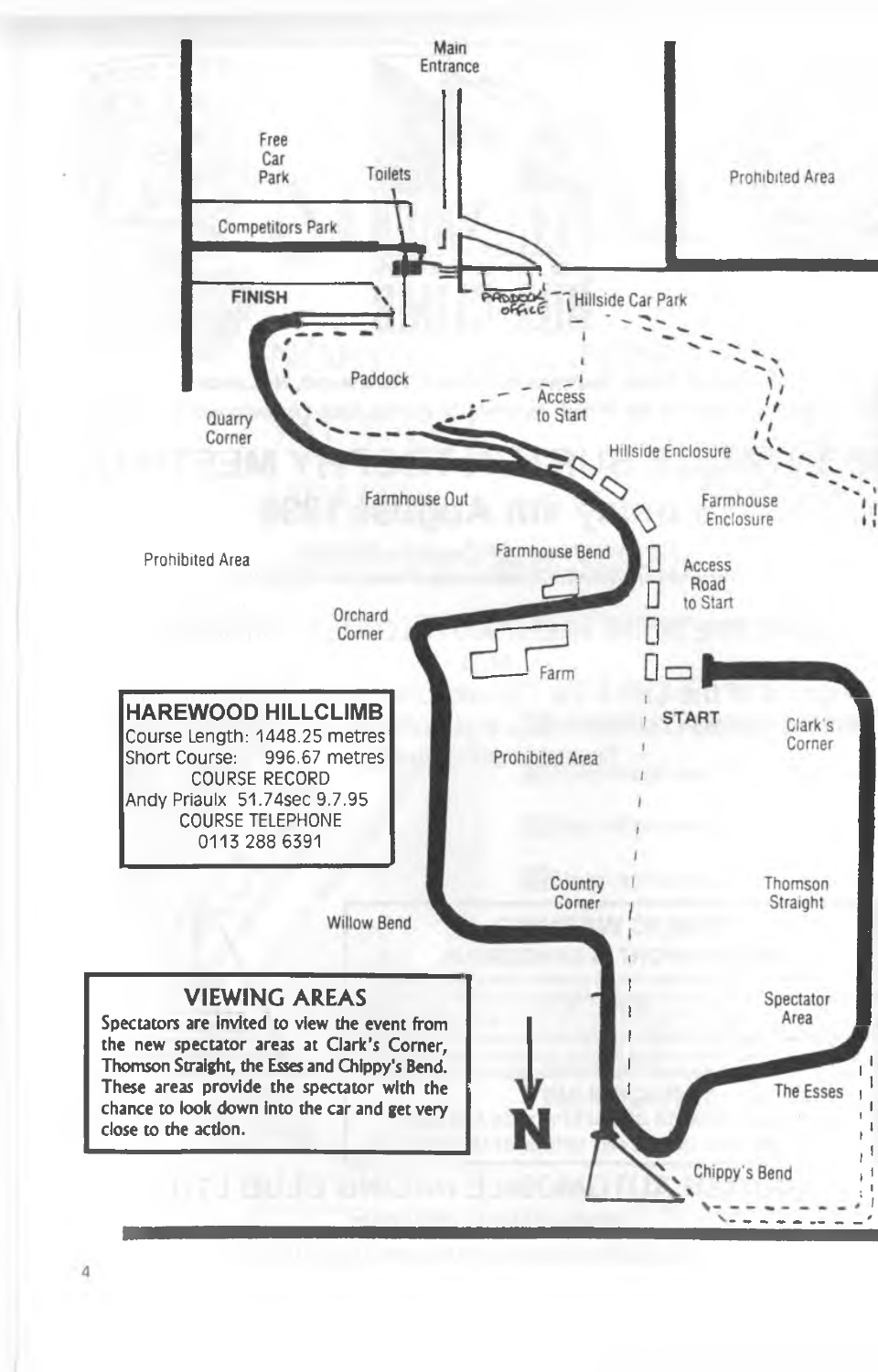## **NOTICES**

### **JURISDICTION**

This meeting is governed by the General regulations of the RAC Motor Sports Association Ltd. (incorporating the provisions of the International Sporting Code of the FIA, the Supplementary Regulations issued for the event, the Harewood Regulations Booklet 1996, the BARC Speed Event Classes 1996 and any written instructions the BARC Yorkshire Centre may issue for the event.

### **PROGRAMME**

All literary matter in this programme, including the list of competitors and their racing numbers is copyright.

The Club accepts entries and drivers' nominations in good faith and every effort is made to adhere to the printed programme. The Club however cannot accept responsibility for the failure of any driver, or car, to appear.

Although every endeavour is made to avoid inaccuracies in the descriptions of competing cars the Club accepts no responsibility for any that may occur.

Whilst every attempt will be made to adhere to the published programme, the organisers reserve the right to modify, curtail or abandon the meeting.

### **LOST AND FOUND PROPERTY**

Spectators who find articles are asked to hand these in to the Secretary's Office in the bus in the Paddock. Any people who have lost anything in the grounds should also apply at the bus.

### **REFRESHMENTS**

Refreshment services are operating in the Hill Side Car Park to supply hot and cold drinks, snacks, hot dogs, bacon sandwiches etc. There is a licensed bar open from 11,00am to 6.00pm. Ice Cream is also on sale.

### **LITTER**

Will spectators try to assist the Club by not dropping litter, but by putting it into the containers provided. For large items there is a skip near the refreshment tent.

### **ACKNOWLEDGEMENTS**

The British Automobile Racing Club Ltd, Yorkshire Centre wish to express their thanks to Harewood Hill Ltd for making Stockton farm available for this event today and to those members and friends of the club who subscribed for shares in Harewood Hill Ltd and by so doing have ensured the long term future of our events here.

We also wish to thank the West Yorkshire Police and the RAC for their assistance with traffic arrangements; Northern Rescue (NRRRMC) and the St John Ambulance Brigade for emergency services; Barnes Caterers for provision of refreshment services and to members of BARC and BMRMC and HMA for staffing the course; and Pennine LRC for on-course recovery; and everyone else who has worked or who is working to make the event a success.

### **BARC YORKSHIRE CENTRE**

All enquiries about BARC Membership to J M English, 32 Farfield Avenue, Knaresborough, North Yorkshire, HG5 8HB.

All enquiries about the Harewood Hillclimb should be made to the Secretary of the Meeting in the bus in the paddock.

### **MESSAGES**

The Club wish to stress that announcements to assist spectators cannot be made over the course PA system except in cases of genuine emergency.



# HAREWOOD HILLCLIMB DATES FOR 1996



# **22 September**

**Championship Finals Meeting**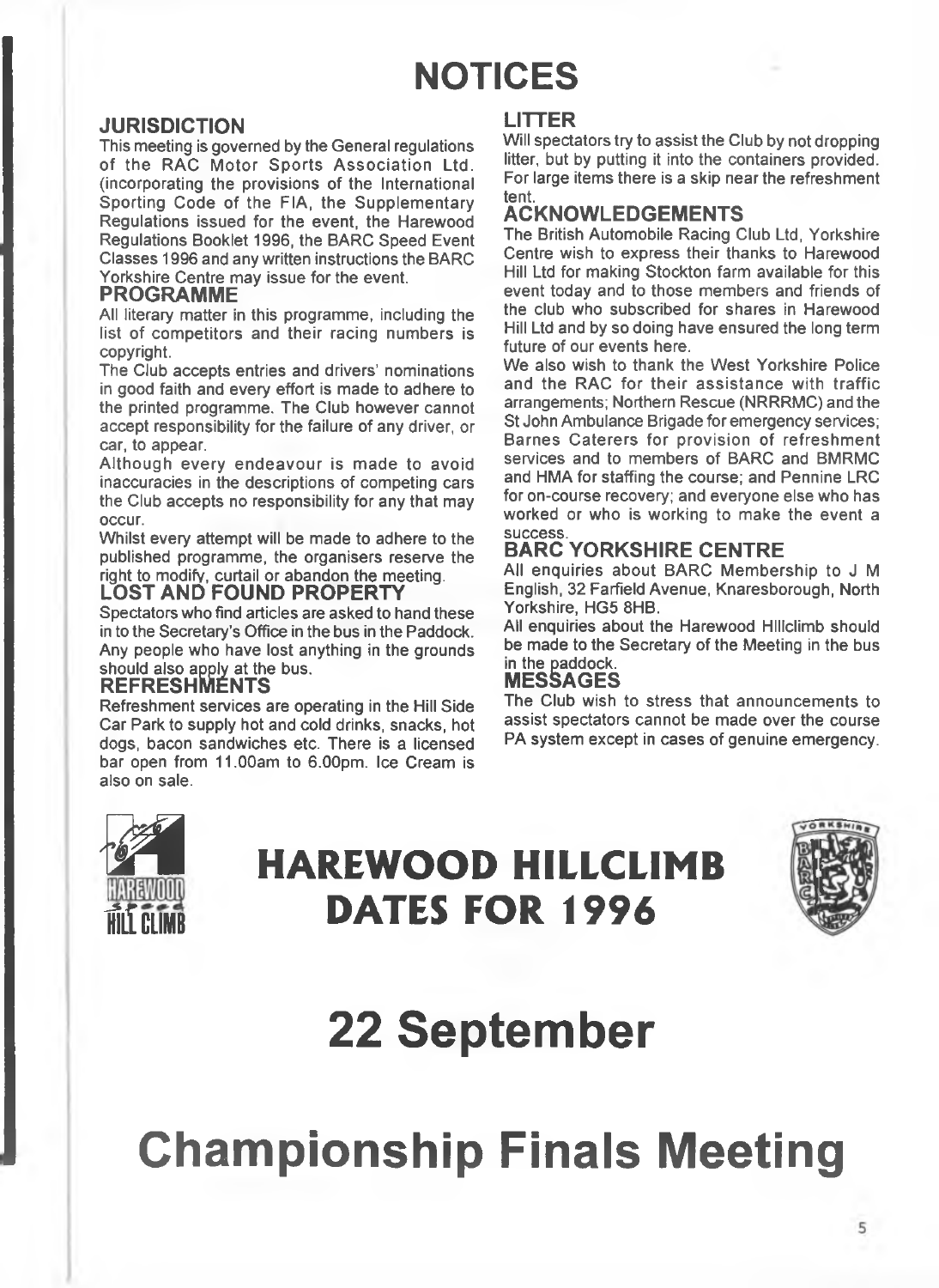**Trust Whitaker's to take a different direction from most of our competitors.**

> **Our business is on the up. Yours could be too!**

**To find out how ring Chris Mackenzie on (0113)269 7000**



**2 Well Lane Chapel Allerton Leeds LS7 4PQ**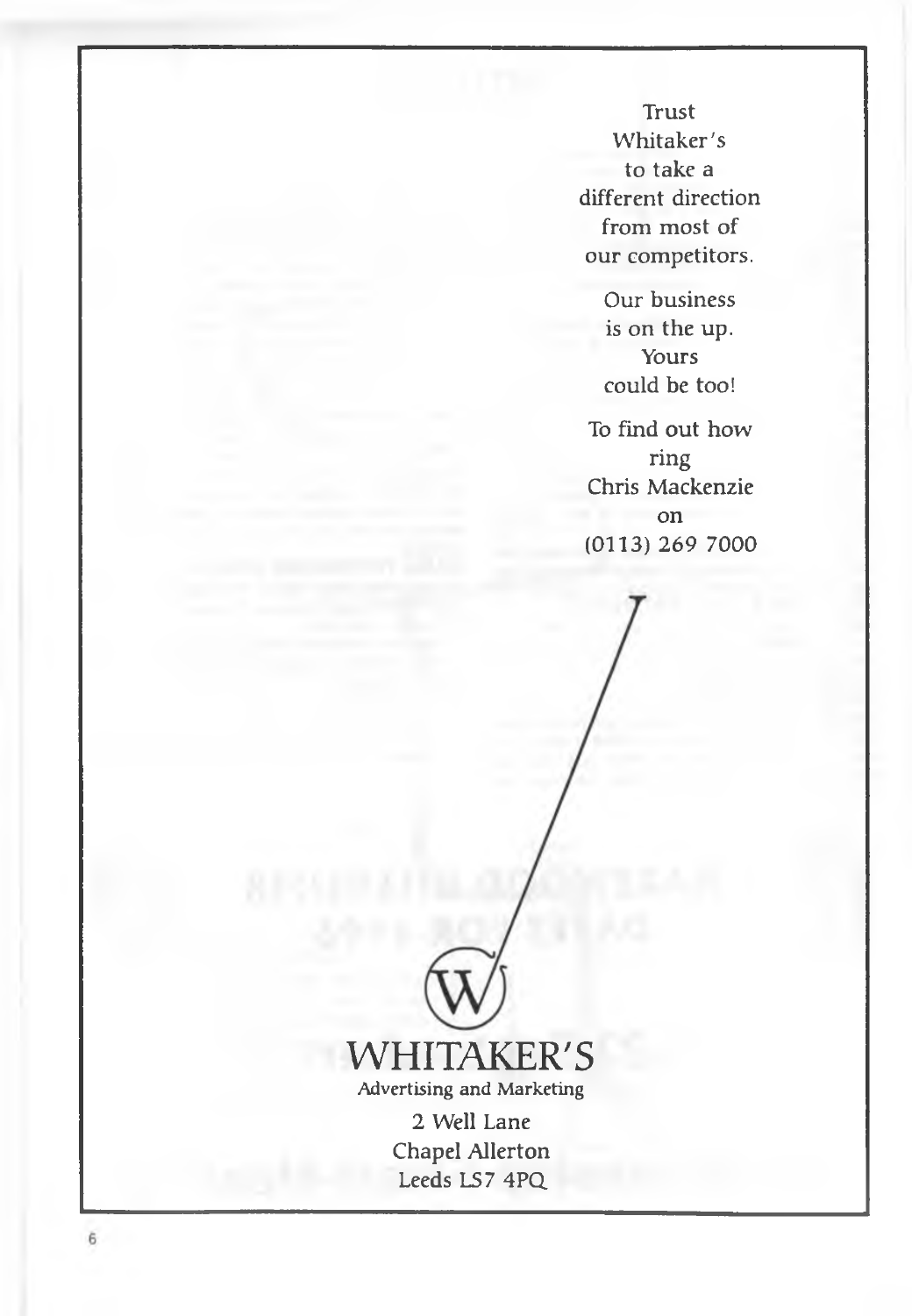# HAREWOOD SPEED HILLCLIMB SPONSORS **Wineways**



**5-6 Regents Parade, Harrogate, HG1 SAN**



**Guyson International Ltd** 

**Snaygill Industrial Estate, Keighley Road, Skipton, BD23 2QR**

**Design & Fittings Ltd**

**Sandbeck Way, Wetherby, LS22 7DN**

## **Barnes Caterers**

**9 Ripley Drive, Normanton, WF6 1QT**

## **YKC Engineering Ltd**

**Elvington Trading Estate, Elvington, York, Y04 5AR**

# **D E Burt**

**Management & Consultancy Services 1 Villa Close, Low Ackworth, Pontefract, WF7 7NR**

# **Whitakers Advertising & Marketing**

**2 Well Lane, Chapel Allerton, Leeds LS7 4PQ**

## **Nidd Vale Motors**

**Westmoreland Street, Harrogate, HG1 2AS**

## **Maclan Injection Moulding**

**Unit BA, Keighley Business Centre, South Street, Keighley, BD21 1AG**

## **Andrew Page Automotive Parts**

**Branches in Yorkshire, Lancashire & North East**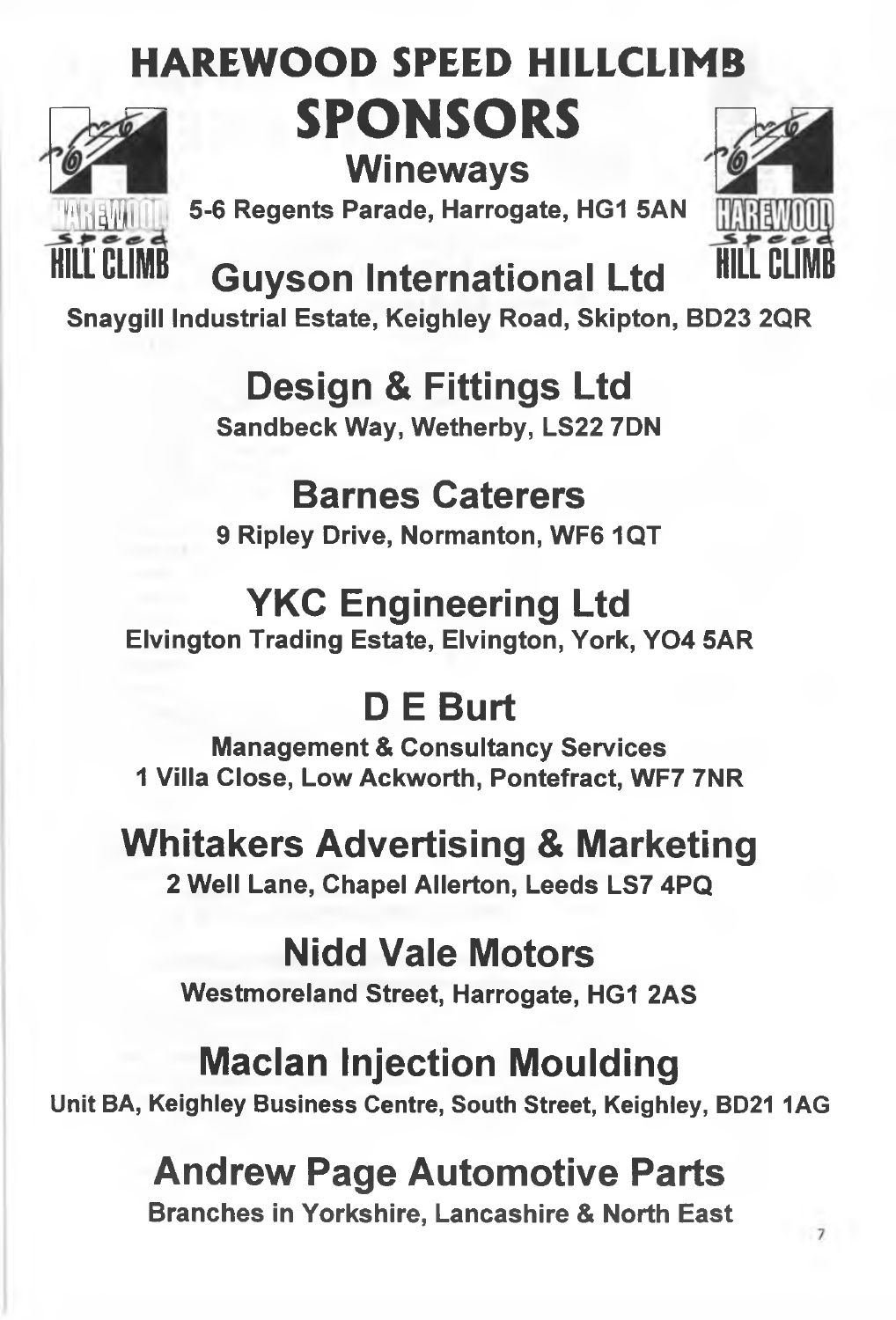



# OFFICIALS OF THE MEETING

## **HAREWOOD HILLCLIMB ALLOCATION OF DUTIES TO OFFICIALS Sunday 4th August 1996**

Assistant Clerk of the Course Assistant Secretary of the Meeting Medical Officer RAC MSA Chief Timekeeper Chief Scrutineer Scrutineers Assistant Chief Start Area Marshal To be allocated on arrival:-

RAC MSA Steward Mr Mr M Elliott Brian Kenyon, John English<br>Chris Seaman Clerk of the Course Chris Seaman Chris Seaman Chris Seaman Chris Seaman Chris Seaman Chris Seaman Chris Seaman<br>
Deputy Clerk of the Course Chris Seaman Chris Seaman Chris Seaman Chris Seaman Chris Seaman Chris Seaman Chri Deputy Clerk of the Course **Paul Pocklington**<br>Assistant Clerk of the Course **Paul Pocklington**<br>Simon Clark Course Controller and Course Controller and Course Course Course Course Course Course Course Course Course Course Course Course Course Course Course Course Course Course Course Course Course Course Course Course Course Cou Secretary of the Meeting David Dairympie<br>
Assistant Secretary of the Meeting David Dairympie<br>
Craham Wride Results Pat Kenyon Chief Medical Officer Dr John Turner Nedical Officer Dr John Turner Nedical Officer Dr John Turner Nedical Officer Dr John Turner Nedical Officer Dr John Turner Nedical Officer Dr John Turner Nedical Officer Dr John Turner Commentator **Robin Boucher** Robin Boucher Chief Admissions Peter Oakley (2008) 2014 12:30 Peter Oakley (2008) 2014 2022 2023 2024 2025 2027 2028 2029 20<br>Pon Staveley & Team (2009) 2023 2024 2025 2027 2028 2024 2025 2027 2028 2024 2025 2027 2028 2027 2028 2029 20 Chief Marshal National Chief Marshal Chief Marshal Tim Bendeiow<br>
Deputy Chief Marshal National Chief Marshal National Chief Marshal National Chief Marshal National Chief Mars Deputy Chief Marshal Mike Shorley Nike Shorley<br>
Chief Scrutineer Mike Shorley Nike Shorley<br>
Ceoff Harrison Scrutineers **Scrutineers** Peter Bruce, John Haigh, Colin Saikeid<br>Scrutineers Assistant Sides Scrutineers Assistant RAC MSA Environmental Scrutineer John Hooie John Hooie Chief Paddock Marshal Alan McKinney and Alan McKinney Alan McKinney Paddock Liaison Nigel Drayton Nigel Drayton Nigel Drayton Nigel Drayton Nigel Drayton Nigel Drayton Nigel Drayton Nigel Drayton Nigel Drayton Nigel Drayton Nigel Drayton Nigel Drayton Nigel Drayton Nigel Drayton Nigel Dray Rescue Unit **NRRRMC IVE Dr Chris Ruddlesdin**<br>St John Ambulance Leeds Division (Mr D H Baff) Leeds Division (Mr D H Baff) Recovery Unit(s) Pennine LRC John Lowery, Ivor Hill, Ray Whittaker

Observers Len Bonsail, Keith Davison, T Gough, Andrew Hewitt, Charles Jones Adrian Martin, Andy Norfolk, Andrew Sherratt, Mike Shorley, John Simons Peter Singleton, Daphne Walker Marshals David Ainsworth, Sarah & Tracey Bartley, Simon Bentley, Ian Bickerstaffe David Burns, Nell Cruise, Jonathan Davison, Martin Emery, Simon Fox Yvonne Greenfield, Chris Hatton, June Houiston, Ian Johnson, Anne Jones Adrian Lee, Roger Moody, Andrew Morton, Ben Norfolk, Nick Saaliste Chris Walker, Peter Walker, Brian & Andrew Waiters, Andrew Ward, Richard Walker P A Equipment Bill Wharton (Falrbank Harding Ltd) Groundsman Reg Huliah Track Cleaning Services Tom Newby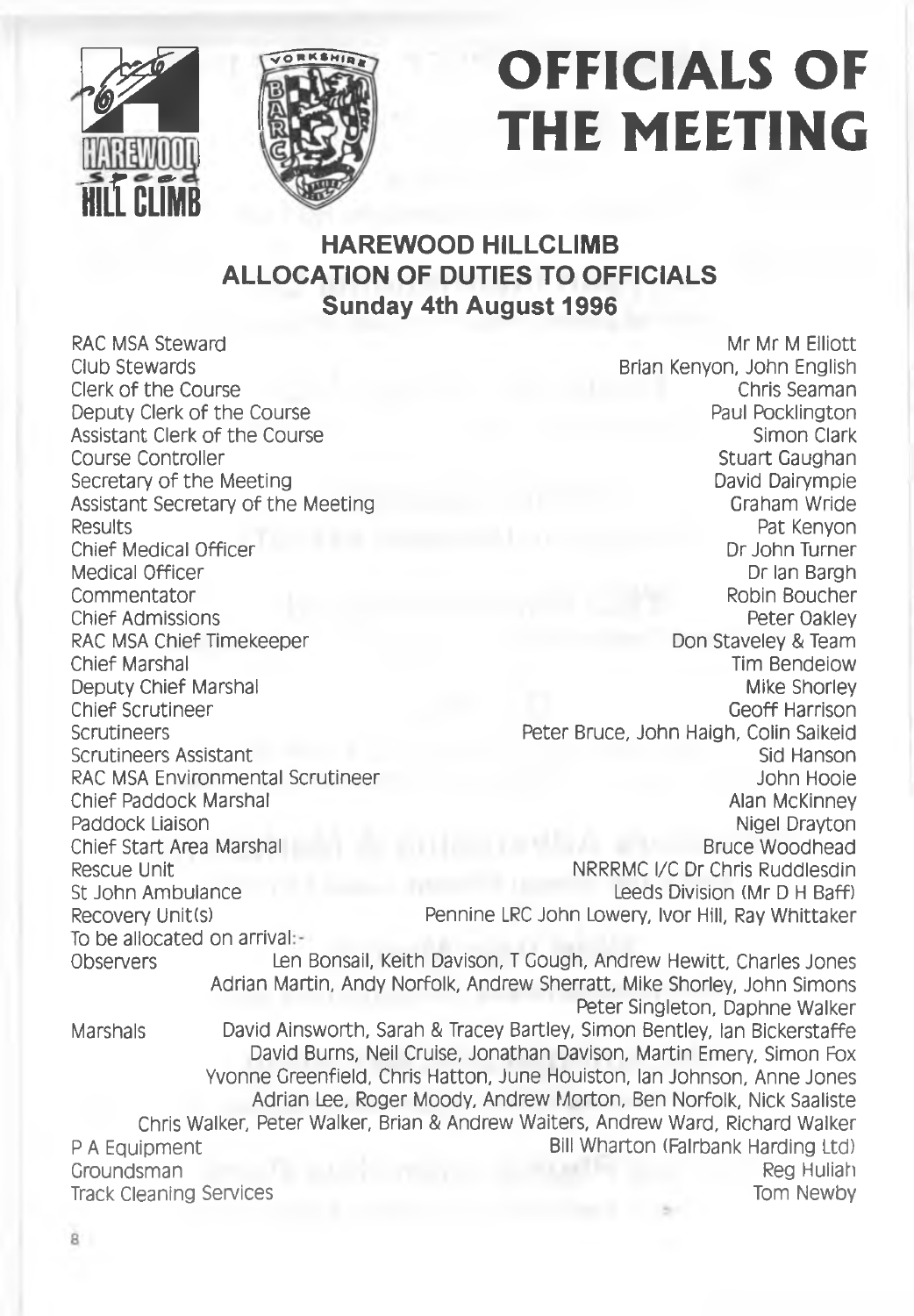# PROGRAMME & LIST OF ENTRIES

# **TIMETABLE - SUNDAY 4th AUGUST**

Practice runs commence 09.00<br>Meeting commences - In programme order 09.00 Meeting commences - In programme order

or 40 minutes after the conclusion of practice.

Award Presentation in the Refreshment Tent 30 mins after the conclusion of the meeting

## **The running order for classes today is the programme order**

The subsequent runs will be in the same order. Eligibility may be checked by the scrutineers Geoff Harrison and team. The scrutineers will be considered 'JUDGES OF FACT within the regulations laid down.

# **AWARDS TO BE PRESENTED AT THIS MEETING**<br>Fastest Time of the Day **The Montague Burton Trophy &** A Soun

2nd Fastest Time of the Day and the Same of the Day and the Souvenir Award 2nd Fastest Time of the Day and the Souvenir Award

5rd Fastest Time of the Day<br>Fastest Time in each Class *(Subject to 4 or more entries In the class)* A Souvenir Award

Fastest Time in each Class *(Subject to 4 or more entries in the class)* 

or Free Entry to be used at a 1996 event only

The Montague Burton Trophy & A Souvenir Award<br>A Souvenir Award

Second Fastest Time in each Ciass *(Subject to 6 or more entries in the ciass)* A Souvenir Award Third Fastest Time in each Class *(Subject to 10 or more entries in the ciass)* A Souvenir Award Fourth Fastest Time In each Class *(Subject to 16 or more entries in the class)* A Souvenir Award

#### **CLA SS 1 TOURING CARS up to 1400CC** Bogey:83.64 Record:7.8.9<br>No Name: Car **No Name Car cc** H 14 Brent Meredith Ford Fiesta 1300 MERGED WITH **CLA SS 2 TOURING CARS over 1400cc and up to 2000CC** Bogey:83.47 Record:7.7.96 Time:65.06 **No Name Car cc** H 17 Bobby Fryers Clio Williams 2000<br>H 18 Dennis Crompton BMW 2002 Touring 1990 BMW 2002 Touring 1990 Michael Holroyd - Cooper S<br>Club Hometown Run 1 R **Club Hometown Run 1 Run 2 Run 3**<br>RARC(Y) Rochdale **Communication** Run 2 Run 3 BARC(Y) Rochdale .................................... Dennis Crompton - BMW 2002 Touring **Club Hometown Run 1 Run 2 Run 3**<br>BARC(Y) Keighley **Club Club Club Run 2 Run 3** BARC(Y) Keighley ......................................

**MERGED WITH**

## **CLA SS 3 TOURING CARS over 2000cc**

| Bogey: 79.41 |           | Record: 19.7.92        |                                                       | ■ Time:61.41 |         | John Garnett - Sapphire Cosworth |  |                   |                   |  |
|--------------|-----------|------------------------|-------------------------------------------------------|--------------|---------|----------------------------------|--|-------------------|-------------------|--|
|              | <b>No</b> | <b>Name</b>            | Car                                                   | <b>CC</b>    | Club    | Hometown                         |  | Run 1 Run 2 Run 3 |                   |  |
|              | 19        | Derek Jones            | Porsche 944 S2                                        | 2969         | BARC    | Billericav                       |  |                   | <b>**********</b> |  |
|              | 20        | Mark Navlor            | Sierra Cosworth                                       | 2000T        | BARC(Y) | Rotherham                        |  |                   |                   |  |
| н            | 21        | Stephen Gash           | Talbot Sunbeam Lotus 2172 BARC(Y)                     |              |         | Guiseley                         |  |                   |                   |  |
|              | 22        | Jonathan Mounsey       | Sierra Sapphire Cos 1993T BARC(Y)                     |              |         | Settle                           |  |                   |                   |  |
| н            | 23        | Ent: Gibson's of Brock | Richard Hargreaves Subaru Impreza Turbo 1993T BARC(Y) |              |         | Settle                           |  |                   |                   |  |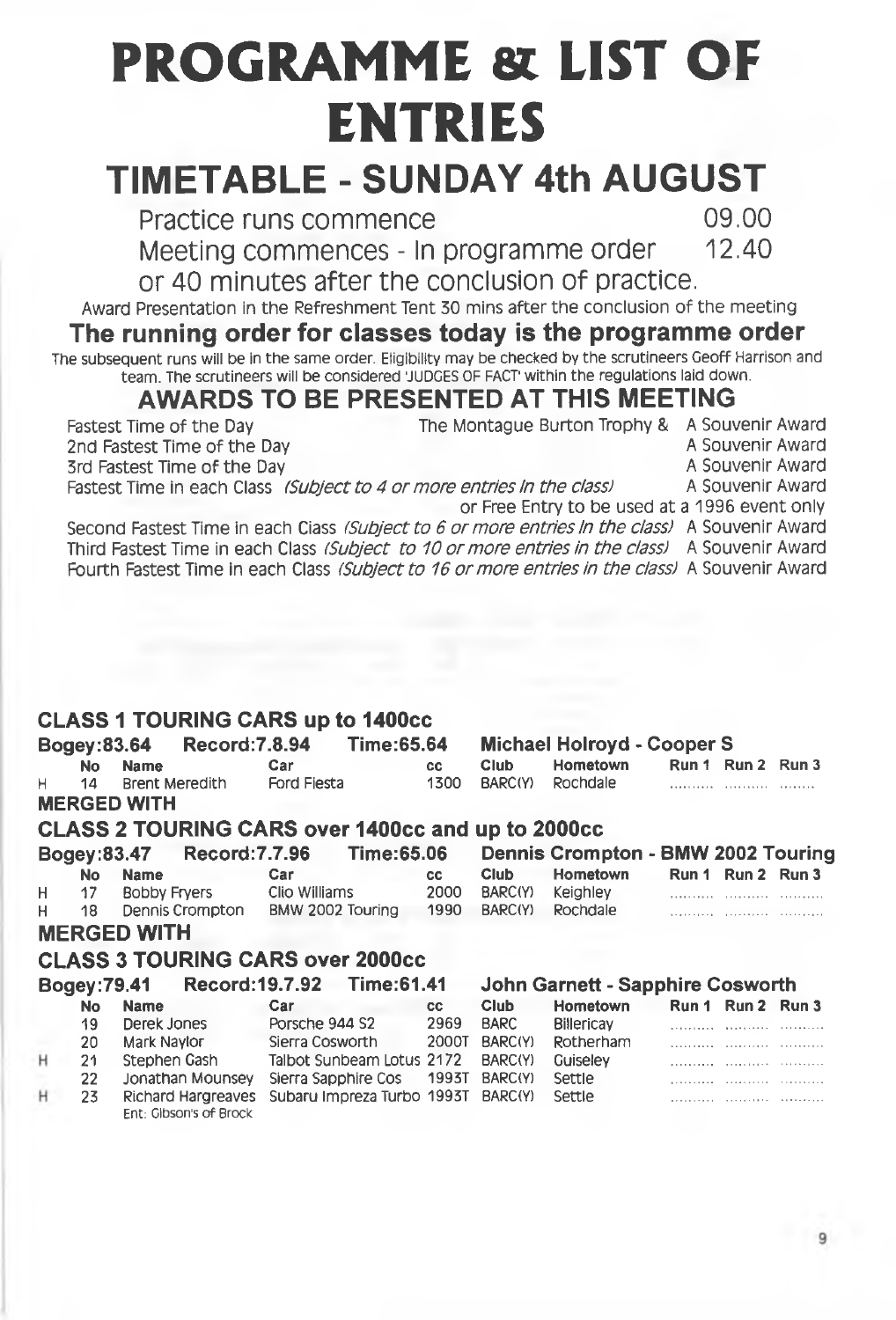| <b>CLASS 4 MARQUE SPORTS CARS</b> |                                                           |                                       |           |             |                                  |  |                             |       |  |  |  |
|-----------------------------------|-----------------------------------------------------------|---------------------------------------|-----------|-------------|----------------------------------|--|-----------------------------|-------|--|--|--|
|                                   | Record: 19.7.92 Time: 64.49<br><b>Bogey:82.49</b>         |                                       |           |             | <b>Martin Brobyn - MG Midget</b> |  |                             |       |  |  |  |
| <b>No</b>                         | Name                                                      | Car                                   | CC.       | <b>Club</b> | Hometown                         |  | Run 1 Run 2                 | Run 3 |  |  |  |
| 25                                | Nick Avevard                                              | <b>MC Midget</b>                      | 1330      | BARC(Y)     | Wakefield                        |  |                             |       |  |  |  |
|                                   | <b>MERGED WITH</b>                                        |                                       |           |             |                                  |  |                             |       |  |  |  |
|                                   | CLASS 5 'MARQUE' SPORTS CARS over 1400cc and up to 2000cc |                                       |           |             |                                  |  |                             |       |  |  |  |
|                                   |                                                           |                                       |           |             |                                  |  |                             |       |  |  |  |
|                                   |                                                           | Bogey:82.98 Record:18.7.93 Time:64.98 |           |             | Keith Wilford - Lotus Europa     |  |                             |       |  |  |  |
| <b>No</b>                         | Name                                                      | Car                                   | CC.       | <b>Club</b> | Hometown                         |  | Run 1 Run 2                 | Run 3 |  |  |  |
| 27                                | Trevor Jasper                                             | TVR Vixen S3                          | 1630      | <b>MSC</b>  | Chelmsford                       |  | essikkes: Likessee passagid |       |  |  |  |
| 28                                | Claude Spencer                                            | <b>MGB</b>                            | 1800      | BARC(Y)     | Pontefract                       |  |                             |       |  |  |  |
| 29                                | Paul Boardman                                             | Mazda MX5                             | 1597S CMC |             | St Helens                        |  |                             |       |  |  |  |

## **CLASS 6 SPONSOR: NIDD VALE MOTORS**

## **CLA SS 6 'MARQUE' SPORTS CARS over 2000cc**

|   | Bogey: 80.81 | Record: 17.7.92                          |                     | Time:62.81 |       |              | Mike Hall - Morgan +8 |                   |                                     |                          |
|---|--------------|------------------------------------------|---------------------|------------|-------|--------------|-----------------------|-------------------|-------------------------------------|--------------------------|
|   | No           | Name                                     | Car                 | CC.        |       | <b>Club</b>  | Hometown              |                   | Run 1 Run 2                         | Run 3                    |
|   | 32           | David Combey                             | <b>TVR</b> Taimar   |            | 3000  | <b>TVRCC</b> | Stockport             |                   | consideration.                      |                          |
|   | 33           | Simon Lindiev                            | <b>TVR 3000S</b>    |            | 3000  | BARC(Y)      | Wakefield             |                   | THE R. P. LEWIS CO., LANSING, MICH. |                          |
|   | 34           | Dick Stephenson                          | TVR V8S             |            | 4000  | <b>TVRCC</b> | Halifax               | <b>CONTRACTOR</b> |                                     | 101110-1012 - 10211-0011 |
|   | 35           | Richard Thorpe                           | <b>TVR 450SE</b>    |            | 4500  | <b>TVRCC</b> | Sheffield             |                   | residence disposition relevative    |                          |
|   | 36           | David Eccleston                          | <b>TVR Chimaera</b> |            | 5000  | <b>TVRCC</b> | Birmingham            |                   | responses concerned induced         |                          |
|   | 37           | Peter Jackson<br>Ent: Nidd Vale Motors   | Porsche 944 Turbo   |            | 2479T | BARC(Y)      | Knaresborough         |                   |                                     |                          |
|   | 38           | Don Wilijams                             | Gilbern Invader     |            | 3000  | BARC(Y)      | Huddersfield          |                   |                                     |                          |
| H | 39           | Richard Jackson<br>Ent: Nidd Vale Motors | Porsche 911 Turbo   |            | 3600T | BARC(Y)      | Knaresborough         |                   | <b>CONTRACTOR</b> CONTRACTOR        |                          |

## **CLA SS 7 pre-1992 FORMULA FORD 1600cc**

|   | Bogey: 80.28                     |                                  | Record:12.6.94 Time:62.28 |      |            | David Bailey - Reynard FF89 |                                                      |  |
|---|----------------------------------|----------------------------------|---------------------------|------|------------|-----------------------------|------------------------------------------------------|--|
|   | No.                              | <b>Name</b>                      | Car                       | CC.  | Club       | Hometown                    | Run 1 Run 2 Run 3                                    |  |
| Н | 48A                              | David Bailey                     | Revnard FF89              | 1600 | BARC(Y)    | Manchester                  |                                                      |  |
|   | Ent: LCCC/Kevline Communications |                                  |                           |      |            |                             |                                                      |  |
|   | 41                               | Carl Marsden                     | Van Diemen RF80           | 1600 | <b>HSA</b> | Chorley                     | .                                                    |  |
|   | 42                               | Andrew Henson                    | Van Diemen RF80           | 1600 | BARC(Y)    | Rochdale                    | extention concerned constructions                    |  |
|   | 43                               | Mike Mullins                     | Quest 87                  | 1600 | BARC(Y)    | Wilmslow                    |                                                      |  |
|   |                                  | Ent: LCCC/Kevline Communications |                           |      |            |                             |                                                      |  |
| H | 44                               | Jeremy Paterson                  | Sparton FF81              | 1600 | BARC(Y)    | Newcastle                   | extended to concern the company                      |  |
|   | 45                               | Jeff Norton                      | Van Diemen RF86           | 1600 | BARC(Y)    | Silsden                     | externality conserves received and                   |  |
| H | 46                               | Tony Metcalf                     | Van Diemen RF91           | 1600 | BARC(Y)    | <b>Bolton</b>               | exilent children and a contract to a substitution of |  |
| H | 47                               | David Sturdy                     | Van Diemen RF86           | 1600 | BARC(Y)    | <b>Bradford</b>             | <b>PREAMART CALLANTEL ARABITECT</b>                  |  |
| Н | 48                               | Ken Bailey                       | Reynard FF89              | 1600 | BARC(Y)    | Sale                        |                                                      |  |
|   |                                  | Ent: LCCC/Kevline Communications |                           |      |            |                             |                                                      |  |

### **CLA SS 21 STANDARD PRODUCTION CARS up to 1400CC**

| H | No. | Name<br>50 Nick Diliey<br>MERGED WITH. | Car<br>Mini Cooper                                           | cc.<br>1275 | <b>Club</b><br>BARC(Y) | Hometown<br>Hull | Run 1 Run 2 Run 3 | . |
|---|-----|----------------------------------------|--------------------------------------------------------------|-------------|------------------------|------------------|-------------------|---|
|   |     |                                        | CLASS 22 STANDARD PRODUCTION CARS over 1400cc & up to 2000cc |             |                        |                  |                   |   |

| No | <b>Name</b>     | Car                | CC.          | Club             | Hometown      | Run 1 Run 2 Run 3                                                                                                                                                                                                             |  |
|----|-----------------|--------------------|--------------|------------------|---------------|-------------------------------------------------------------------------------------------------------------------------------------------------------------------------------------------------------------------------------|--|
| 16 | David Jones     | Rover 220 GSI      | 1994         | S&DCC            | Shipston      |                                                                                                                                                                                                                               |  |
| 52 | David Powell    | Renault 19         | 1800         | <b>SDCC</b>      | Tenbury Wells |                                                                                                                                                                                                                               |  |
| 53 | Colin Millhouse | Ford Fiesta XR2I   | 1600         | <b>SDCC</b>      | Tenbury Wells |                                                                                                                                                                                                                               |  |
| 54 | Keith Graham    | Renault 5 GT Turbo | <b>1397T</b> | BARC(Y)          | Derby         | the control of the control of the control of the control of the control of the control of the control of the control of the control of the control of the control of the control of the control of the control of the control |  |
| 55 | John Gallagher  | Peugeot            | 1905         | BARC(Y)          | Cheadle       | the complete contract and contract of the                                                                                                                                                                                     |  |
| 56 | David Marshall  | Peugeot 205 CTI    | 1905         | <b>NSCC</b>      | Nottingham    |                                                                                                                                                                                                                               |  |
| 57 | Andrew Barratt  | Lotus Elan         | 1558         | BARC(LHC) Tadley |               |                                                                                                                                                                                                                               |  |
|    |                 |                    |              |                  |               |                                                                                                                                                                                                                               |  |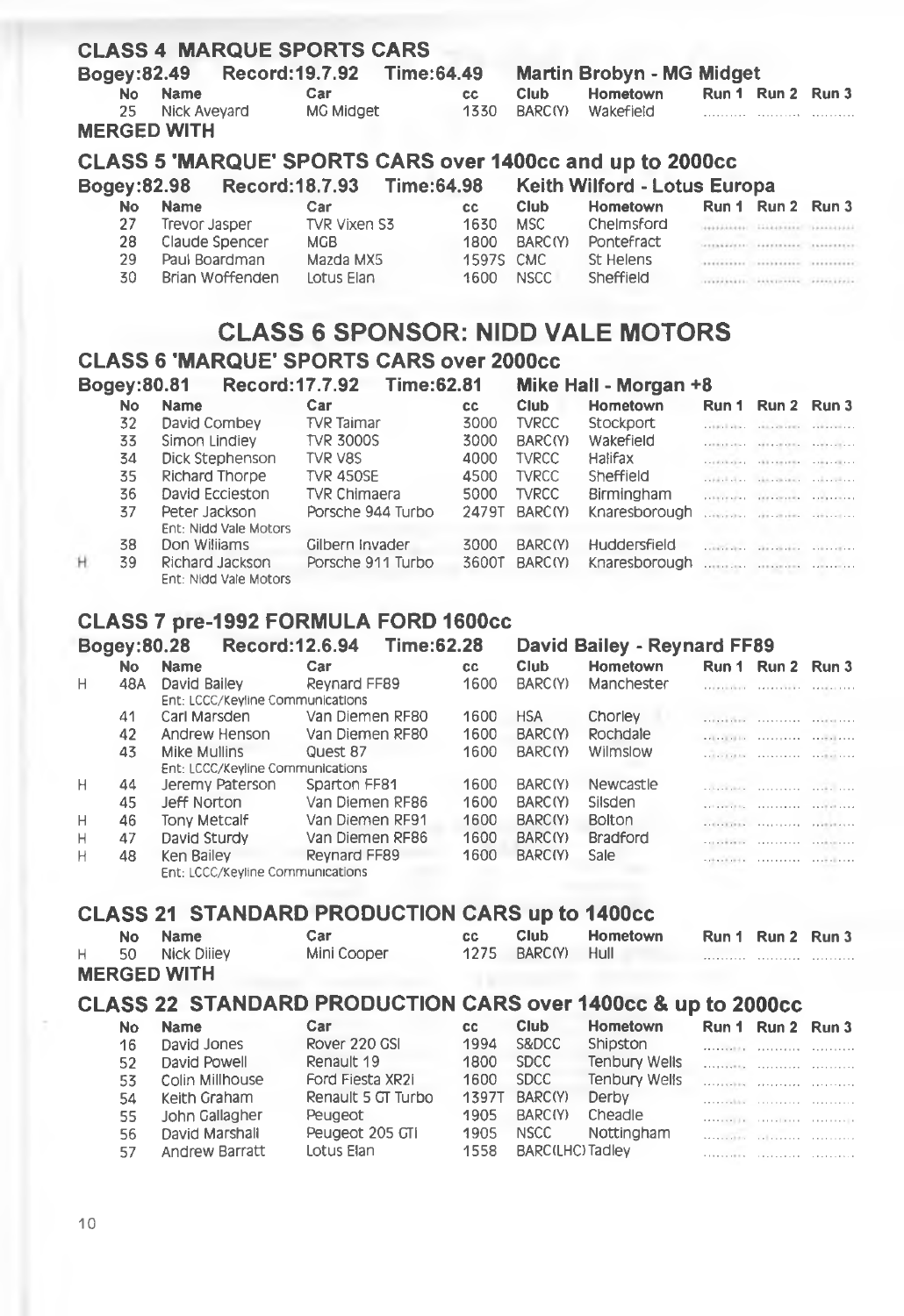|   | <b>CLASS 24 ROAD GOING PRODUCTION CARS up to 1400cc</b> |                                |                                                                 |              |                             |                              |       |                                 |                |
|---|---------------------------------------------------------|--------------------------------|-----------------------------------------------------------------|--------------|-----------------------------|------------------------------|-------|---------------------------------|----------------|
|   | <b>No</b>                                               | <b>Name</b>                    | Car                                                             | cc           | Club                        | Hometown                     | Run 1 | Run 2 Run 3                     |                |
|   | 61                                                      | Paul Smart                     | Austin Mini                                                     | 1330         | BARC(Y)                     | Castleford                   | .     |                                 |                |
|   |                                                         | <b>MERGED WITH</b>             |                                                                 |              |                             |                              |       |                                 |                |
|   |                                                         |                                | CLASS 25 ROAD GOING PRODUCTION CARS over 1400cc & up to 2000cc  |              |                             |                              |       |                                 |                |
|   | No                                                      | <b>Name</b>                    | Car                                                             | cc           | Club                        | Hometown                     |       | Run 1 Run 2 Run 3               |                |
|   | 63                                                      | Paul Atkin                     | Talbot Sunbeam Ti                                               | 1600         | <b>SDCC</b>                 | Walsall                      |       |                                 |                |
|   | 64                                                      | Andre Tansiey                  | Toyota Corolla                                                  | 1600         | <b>MSC</b>                  | Kidiington                   |       |                                 | 1.111111111111 |
|   | 65                                                      | Martin Domleo                  | Renault Clio Williams                                           | 1998<br>1587 | <b>MCMRC</b><br><b>SDCC</b> | Preston                      |       | SERGEREE DESPERSE               |                |
|   | 66<br>67                                                | David Miller<br>Alex Smith     | Toyota MR2<br>Toyota MR2                                        | 1587         | HDLCC                       | Birmingham<br>Birmingham     |       | 369990469                       |                |
|   | 68                                                      | Michael Thornton               | Peugeot 205 GTi                                                 | 1905         | <b>TMC</b>                  | Leeds                        |       |                                 |                |
|   |                                                         |                                |                                                                 |              |                             |                              |       |                                 |                |
|   |                                                         |                                | <b>CLASS 23 STANDARD PRODUCTION CARS over 2000cc</b>            |              |                             |                              |       |                                 |                |
|   | No                                                      | <b>Name</b>                    | Car                                                             | cc           | Club                        | Hometown                     | Run 1 | Run 2 Run 3                     |                |
|   | 59                                                      | Steve Muir                     | Sierra RS Cosworth                                              |              | 1993T BARC(Y)               | Dunstable                    | .     | THURSDAY THEORICAL              |                |
|   |                                                         | <b>MERGED WITH</b>             |                                                                 |              |                             |                              |       |                                 |                |
|   |                                                         |                                | <b>CLASS 26 ROAD GOING PRODUCTION CARS over 2000cc</b>          |              |                             |                              |       |                                 |                |
|   | No                                                      | Name                           | Car                                                             | CC           | Club                        | Hometown                     |       | Run 1 Run 2 Run 3               |                |
|   | 70                                                      | <b>Tony May</b>                | TVR V8S                                                         | 3947         | MAC                         |                              |       |                                 |                |
|   | 71                                                      | Stephen Thomas                 | <b>TVR Chimaera</b>                                             | 4000         | MSC                         | Warks                        |       |                                 |                |
|   | 72                                                      | David McDonald                 | <b>TVR Griffith</b>                                             | 4997         | <b>TVRCC</b>                | Warrington                   |       |                                 |                |
|   | 73                                                      | Adrian Stapiey                 | Reliant Scimitar SE                                             | 3000         |                             | BARC(SW) Shaftesbury         |       |                                 |                |
|   | 74                                                      | Ben Stapiey                    | Datsun 240Z                                                     | 2753         |                             | BARC(SW) Shaftesbury         |       | Taxibidanii -------------       |                |
|   | 75                                                      | Stephen English                | Reliant Scimitar                                                | 1809T        | BARC(Y)                     | Burnley                      |       | contractor delegations          |                |
|   | 76                                                      | Mike Shpherd-Smith Ginetta G33 |                                                                 | 4798         |                             | BARC(SW) Aylesbury           |       |                                 |                |
|   | 119                                                     | Dave Parr                      | Sierra Cosworth                                                 |              | 1993T HDLCC                 | Wolverhampton                |       |                                 |                |
|   |                                                         |                                | <b>CLASS 27 ROAD GOING KIT CARS &amp; REPLICAS up to 1700cc</b> |              |                             |                              |       |                                 |                |
|   | No                                                      | <b>Name</b>                    | Car                                                             | cc.          | Club                        | Hometown                     |       | Run 1 Run 2 Run 3               |                |
|   | 81A                                                     | Alex Hovie                     | Sylva Striker                                                   | 1700         | <b>HWDMC</b>                | Oxford                       |       |                                 |                |
|   | 84A                                                     | Robert Gleadhill               | Westfield SEi                                                   | 1690         | BARC(Y)                     | Doncaster                    |       | 14544444441                     |                |
|   | 78                                                      | Stephen Bromage                | Westfield SEi                                                   | 1700         | <b>NSCC</b>                 | Anstey                       |       |                                 |                |
|   | 79                                                      | David Fox                      | Westfield SE                                                    | 1700         | <b>NSCC</b>                 | Nottingham                   |       | (                               |                |
|   | 80                                                      | Andy North                     | Caterham 7                                                      | 1396         | <b>HMC</b>                  | Wakefield                    |       |                                 |                |
|   | 81                                                      | Joy Hoyle                      | Sylva Striker                                                   | 1700         | <b>HWDMC</b>                | Oxford                       |       |                                 |                |
|   | 82                                                      | Peter Kukainis                 | Westfield SE                                                    | 1698         | <b>BARC</b>                 | Crickhowell                  |       |                                 |                |
|   | 83                                                      | David Jones                    | Westfield SE                                                    | 1600         | <b>HSA</b>                  | Northampton                  |       | 1                               |                |
|   | 84                                                      | Linden Spencer                 | Westfield SEi                                                   | 1690         | BARC(Y)                     | Finningley                   |       |                                 |                |
|   | 85                                                      | John Palmer                    | Westfield SE                                                    | 1700         | <b>SDCC</b>                 | Sutton Cfield                |       |                                 |                |
|   | 86                                                      | Chris Gill                     | Sylva Leader<br>Westfield SEi                                   | 1660<br>1690 | <b>NSCC</b><br><b>HSA</b>   | Dariey Dale<br>Peterborough  |       |                                 |                |
|   | 87                                                      | Jon Crayston                   |                                                                 |              |                             |                              |       |                                 |                |
|   |                                                         |                                | <b>CLASS A MODIFIED PRODUCTION CARS up to 1400cc</b>            |              |                             |                              |       |                                 |                |
|   | Bogey: 79.73                                            | Record: 17.7.94                | Time:61.73                                                      |              |                             | Carl Talbot - Lotus Seven S2 |       |                                 |                |
|   | <b>No</b>                                               | <b>Name</b>                    | Car                                                             | CC.          | Club                        | Hometown                     |       | Run 1 Run 2 Run 3               |                |
|   |                                                         | 94A David Moore                | Austin Mini 'S'                                                 | 1275         | BARC(Y)                     | Worksop                      |       |                                 |                |
|   |                                                         | 99A David Wheat                | Westfield SEi                                                   | 1340         | BARC(Y)                     | Harrogate                    |       |                                 |                |
|   |                                                         | 101A Helen Hulme               | MG Metro                                                        | 1399         | BARC(Y)                     | Timperley                    |       | .                               |                |
|   |                                                         | 104A Stuart Horswill           | Rover 114 GTi                                                   | 1396         | BARC(Y)                     | Worcester                    |       |                                 |                |
|   | 93                                                      | <b>Brian Sievers</b>           | MG Midget                                                       | 1340         | BARC(Y)                     | Darlington                   |       |                                 |                |
|   | 94                                                      | David Hennell                  | Austin Mini 'S'                                                 | 1275<br>1398 | BARC(Y)                     | <b>Sheffield</b>             |       |                                 |                |
|   | 95                                                      | Simon Bailey<br>Jon Jackson    | Caterham S/Sport<br>Austin Mini                                 | 1000         | BARC(Y)<br>BARC(Y)          | Skipton<br>Leeds             |       |                                 |                |
|   | 96                                                      | David Coulthard                |                                                                 | 1380         | BARC(Y)                     | Luddenden Ft                 |       |                                 |                |
| н | 97<br>98                                                | Claire Kendall                 | MG Midget<br>MG Metro                                           | 1380         | <b>MSC</b>                  | Nuneaton                     |       |                                 |                |
| н | 99                                                      | Richard Wheat                  | Westfield SEi                                                   | 1340         | BARC(Y)                     | Harrogate                    |       | analista (allegra de consecuent |                |
| Η | 100                                                     | Nick Beaumont                  | Cox GTM                                                         | 1293         | BARC(Y)                     | Huddersfield                 |       |                                 |                |
|   | Philip Sturdy<br>MG Metro<br>101                        |                                | 1399                                                            |              | BARC(YU) Harrogate          |                              |       |                                 |                |
|   | 102                                                     | <b>Tony Higgins</b>            | Rover Mini                                                      | 1380         | S&DCC                       | Wishaw                       |       |                                 |                |
| н | 103                                                     | Ben Butterfield                | Mini Cooper 'S'                                                 | 1380         | BARC(Y)                     | Cumbria                      |       |                                 |                |
|   | 104                                                     | Andy Kitson                    | Rover 114                                                       | 1396         | MAC                         | Ludlow                       |       |                                 |                |
| н | 105                                                     | Tim Wilson                     | Caterham 7 S/sport                                              | 1396         | BARC(Y)                     | Huddersfield                 |       |                                 |                |
| н | 106                                                     | Peter Herbert                  | Westfield SE                                                    | 1380         | BARC(Y)                     | Richmond                     |       |                                 |                |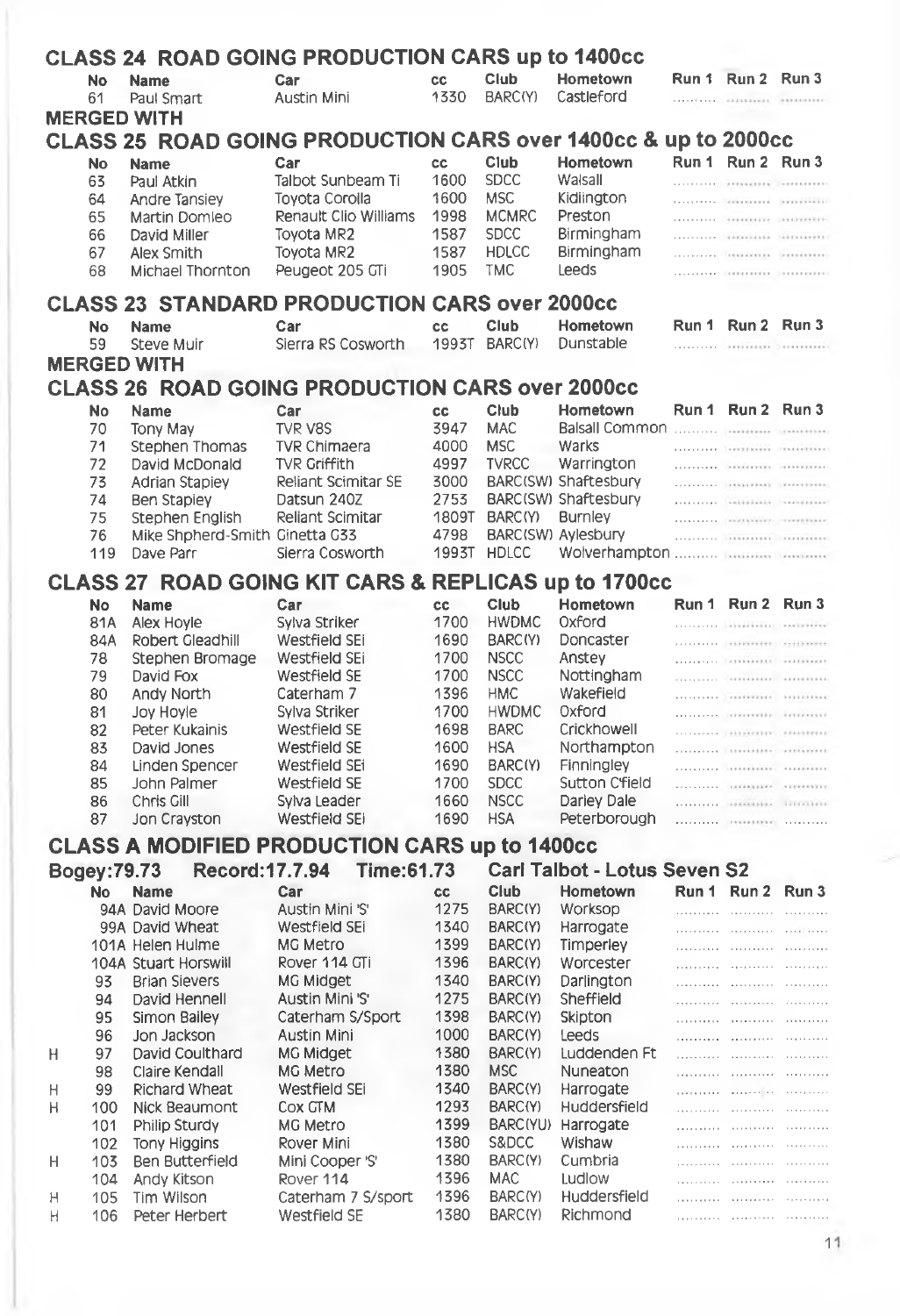## CLASS **B** MODIFIED PRODUCTION CARS over **1400cc** and **up** to **2000cc**

|   | Bogey: 77.10 | Record: 8.8.93        | Time:59.10       |      |             | Darren Soothill - Caterham Super 7 |                                    |   |
|---|--------------|-----------------------|------------------|------|-------------|------------------------------------|------------------------------------|---|
|   | No.          | <b>Name</b>           | Car              | CC.  | Club        | Hometown                           | Run 1 Run 2 Run 3                  |   |
|   |              | 111A Matthew Dean     | Lotus 7 SII      | 1600 | <b>BARC</b> | Switzerland                        |                                    |   |
| Ή | 90           | Michael North         | Caterham Super 7 | 1998 | BARC(Y)     | Liversedge                         | *********** *********** ********** |   |
|   | 91           | Trevor Willis         | Westfield SEi    | 1998 |             | BARC(LHC) Aylesbury                | .                                  | . |
|   | 108          | Peter Bishop          | Westfield SE     | 1700 | <b>BAMC</b> | Leominster                         | <b>***********</b> **********      |   |
|   | 109          | <b>Richard Butler</b> | Honda CRX        | 1600 | <b>NSCC</b> | Goverton                           | <b></b>                            | . |
|   | 110          | Stephen Rickard       | MG Maestro       | 1999 | <b>BARC</b> | Leavesden                          |                                    |   |
|   | 111          | Geoff Dean            | Lotus 7 S2       | 1600 | BARC(Y)     | Switzerland                        |                                    |   |
|   | 112          | Chris Mann            | Westfield SE     | 2000 | BARC(Y)     | Yeadon                             |                                    |   |
|   | 113          | Paul Nutter           | Ford Escort      | 1660 | BARC(Y)     | Leeds                              |                                    |   |
| н | 114          | David Spaull          | Westfield SEi    | 1700 | BARC(Y)     | Leeds                              | .                                  | . |
|   | 115          | Paul Turner           | Caterham Super 7 | 1760 | BARC(Y)     | St'n in Ashf'd                     |                                    |   |
|   |              |                       |                  |      |             |                                    |                                    |   |

### **CLA SS C MODIFIED PRODUCTION CARS over 2000cc**

|   | Bogey: 77.91 | Record: 7.7.96                          |                   | Time: 59.34 |           |             | <b>Tim Coventry - Westfield S8</b> |                                       |   |
|---|--------------|-----------------------------------------|-------------------|-------------|-----------|-------------|------------------------------------|---------------------------------------|---|
|   | No           | <b>Name</b>                             | Car               |             | <b>CC</b> | Club        | Hometown                           | Run 1 Run 2 Run 3                     |   |
|   | 118          | Geoffrey Kershaw<br>Ent: Turbo Technics | Ford Sierra       |             | 2933T     | <b>BARC</b> | Northampton                        | APARA LA COL COMMUNICATION            |   |
|   | 120          | Roger Couisey                           | <b>TVR 3000M</b>  |             | 2994      | BARC(Y)     | Leeds                              |                                       |   |
|   | 121          | Stephen Miles                           | Robin Hood S7     |             | 2100      | <b>NSCC</b> | Nottingham                         |                                       |   |
| н | 122          | Nick Wear                               | Porsche 911SC     |             | 2994      | BARC(Y)     | York                               | A R R R R R F R R R R R R R R R R R R |   |
| н | 123          | Martin Baker                            | Vauxhall Chevette |             | 2600      | BARC(Y)     | Huddersfield                       | <b>CONTRACTOR CONTRACTOR</b>          |   |
| н | 124          | Haydn Spedding                          | Jaquar E Type     |             | 4235      | BARC(Y)     | Barnsley                           |                                       | . |

### **CLA SS F SPORTS LIBRE CARS** over 1400cc and **up** to **2000cc**

|   | <b>Record: 7.7.96</b><br>Bogey: 78.27<br>TIme: 58.91 |                                     |                   |      | Tim Elmer - Phantom P84/98 |                |  |                                       |       |  |
|---|------------------------------------------------------|-------------------------------------|-------------------|------|----------------------------|----------------|--|---------------------------------------|-------|--|
|   | No                                                   | <b>Name</b>                         | Car               | CC.  | Club                       | Hometown       |  | Run 1 Run 2                           | Run 3 |  |
|   |                                                      | 126A Richard Hulbert                | Westfield SBD SEi | 1998 | <b>HSA</b>                 | Worcester Park |  |                                       |       |  |
|   | 126                                                  | Stephen Broughton Westfield SBD SEi |                   | 1998 | <b>HSA</b>                 | Surrey         |  |                                       |       |  |
| н | 127                                                  | Les Procter                         | Westfield XI      | 1700 | BARC(Y)                    | Cleckheaton    |  | <b></b>                               |       |  |
|   | 128                                                  | Geoff Peters                        | GPC 94/1 SC       | 1600 | BARC(Y)                    | Ripon          |  |                                       |       |  |
|   |                                                      | Ent: Wigan & District Motor Club    |                   |      |                            |                |  |                                       |       |  |
|   | 129                                                  | lan Cowling                         | James Mk1B        | 1700 | BARC(Y)                    | Leeds          |  |                                       |       |  |
| н | 130                                                  | Joe Ward                            | Ward WD9V         | 1999 | BARC(Y)                    | Pickering      |  | <b></b>                               |       |  |
| н | 131                                                  | <b>Bob Prest</b>                    | Mallock Mk20/27   | 1598 | BARC(Y)                    | Durham         |  | <b></b>                               |       |  |
|   | 132                                                  | Geoff Guilie                        | Mallock Mk18      | 1990 | BARC(Y)                    | Guernsey       |  | 17311111111 11111111111 10101011111   |       |  |
|   | 133                                                  | Tim Elmer                           | Phantom P84/98    | 2000 | BARC(Y)                    | Stratford      |  | ************************************* |       |  |



*The Jedi Dave Kitching shares with his father Norman has a tendancy to destroy its front tyres, but nevertheless, they are still putting up extremely quick times. Photo: Peter Cunningham*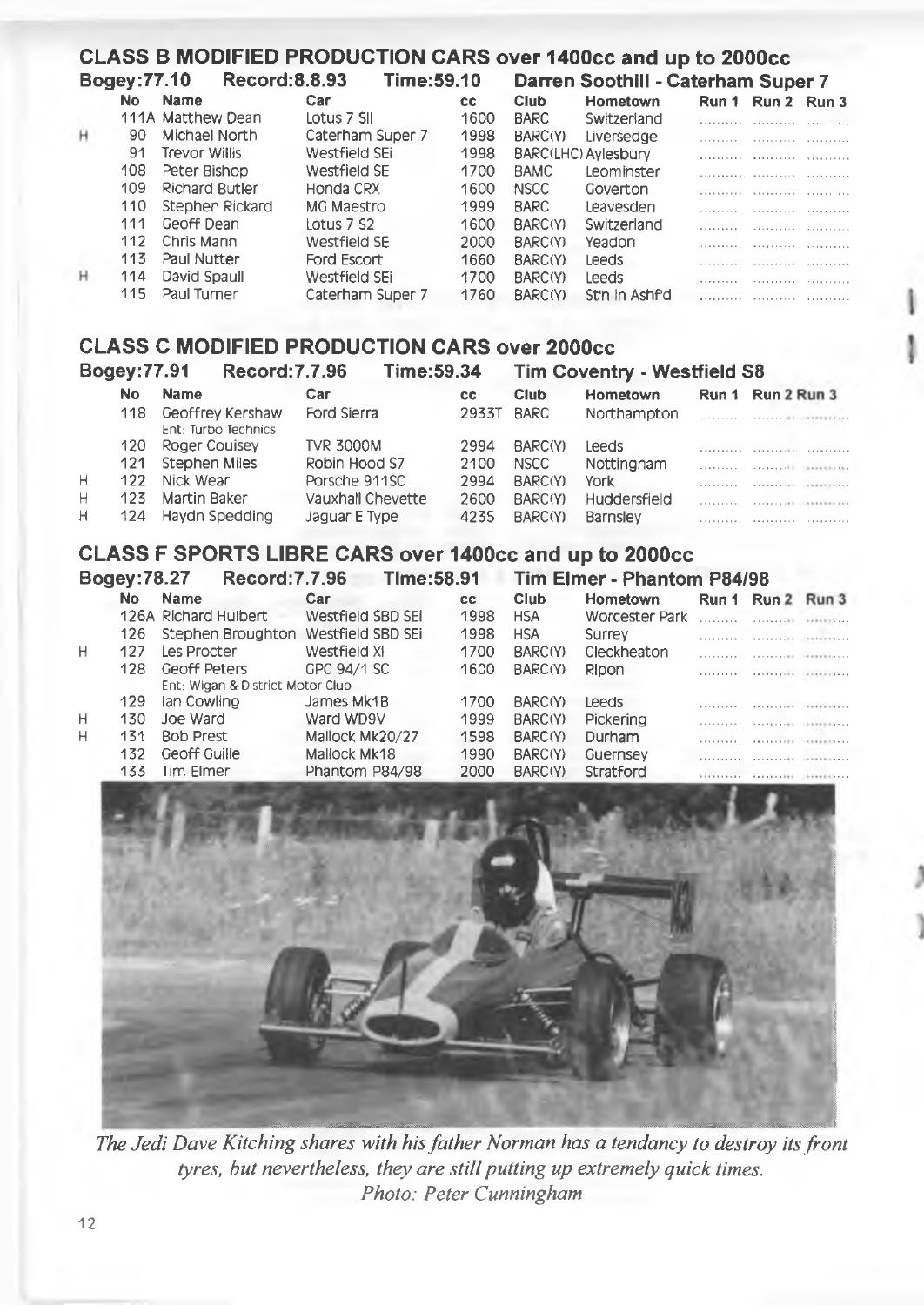|                                 | <b>CLASS H RACING CARS up to 500cc</b> |                                         |                 |                                                         |                   |                   |                            |                                                    |   |                                     |    |
|---------------------------------|----------------------------------------|-----------------------------------------|-----------------|---------------------------------------------------------|-------------------|-------------------|----------------------------|----------------------------------------------------|---|-------------------------------------|----|
| Record: 17.7.94<br>Bogey: 77.36 |                                        |                                         |                 | Time: 59.36                                             |                   |                   | Daniel Stilp - Jedi 013    |                                                    |   |                                     |    |
|                                 | No                                     | <b>Name</b>                             |                 | Car                                                     |                   | cc                | Club                       | Hometown                                           |   | Run 1 Run 2 Run 3                   |    |
|                                 |                                        | 139 Michael Walton                      |                 | OMS 87/4                                                |                   | 500               | BARC(Y)                    | Leeds                                              |   |                                     |    |
|                                 |                                        | <b>MERGED WITH</b>                      |                 |                                                         |                   |                   |                            |                                                    |   |                                     |    |
|                                 |                                        |                                         |                 |                                                         |                   |                   |                            | <b>CLASS I SPONSOR: MACLAN INJECTION MOULDINGS</b> |   |                                     |    |
|                                 |                                        |                                         |                 | <b>CLASS I RACING CARS OVER 500cc and up to 1100cc</b>  |                   |                   |                            |                                                    |   |                                     |    |
|                                 |                                        |                                         |                 |                                                         |                   |                   |                            |                                                    |   |                                     |    |
| Bogey: 75.39                    |                                        |                                         | Record: 17.7.94 |                                                         | Time: 57.39       |                   |                            | Phil Jefferies - Hi-Tech DP1100                    |   |                                     |    |
|                                 | No                                     | <b>Name</b><br>148A Craven Moses        |                 | Car                                                     |                   | CC.               | Club                       | Hometown                                           |   | Run 1 Run 2 Run 3                   |    |
|                                 |                                        | 149A Lynn Owen                          |                 | Maclan Mkl<br>OMS CF/1                                  |                   | 1000<br>1052      | BARC(Y)<br>BARC(Y)         | Keighley<br>Leeds                                  |   |                                     |    |
| Н                               |                                        | 152A Norman Kitching                    |                 | Jedi ZZR                                                |                   | 1052              | BARC(Y)                    | Yarm                                               |   |                                     |    |
|                                 | 141                                    | Geoff Beavis                            |                 | <b>OMS 1100</b>                                         |                   | 1052              | <b>NSCC</b>                | Derby                                              |   |                                     |    |
| H                               | 142                                    | Michael Tetley                          |                 | OMS 1996/48                                             |                   | 1000              | BARC(Y)                    | Leeds                                              |   |                                     |    |
|                                 | 143                                    | Stewart Watson                          |                 | Jedi Mk4 051                                            |                   | 1040              | BARC(Y)                    | Dagenham                                           |   |                                     |    |
|                                 | 144                                    | Dave Butler                             |                 | Jedi Mk4                                                |                   | 1100              |                            | BARC(SW) Hambiedon                                 |   |                                     |    |
| Н                               | 145                                    | Allan Staniforth                        |                 | Megapin 10 HC/96                                        |                   | 1052              | BARC(Y)                    | Pateley Bridge                                     |   |                                     |    |
|                                 | 147                                    | <b>Andrew Roberts</b>                   |                 | Jedi MkII 2/84                                          |                   | 599               | BARC(Y)                    | Warrington                                         |   |                                     |    |
|                                 | 148                                    | Alan Greenwood                          |                 | Maclan Mkl                                              |                   | 1000              | BARC(Y)                    | Keighley                                           |   |                                     |    |
|                                 | 149                                    | Steve Owen                              |                 | OMS CF/1                                                |                   | 1052              | BARC(Y)                    | Leeds                                              |   |                                     |    |
| н                               | 150<br>151                             | <b>Andrew Greaves</b><br>Glyn Sketchley |                 | Jamun                                                   |                   | 998<br>1070       | BARC(Y)<br>BARC(Y)         | Wetherby<br>Leicester                              |   |                                     |    |
| н                               | 152                                    | Dave Kitching                           |                 | Megapin CFM9<br>Jedi ZZR                                |                   | 1052              | BARC(Y)                    | Yarm                                               |   |                                     |    |
|                                 | 153                                    | Mark Lawrence                           |                 | OMS 1100                                                |                   | 1080              | BARC(Y)                    | Manchester                                         |   |                                     |    |
|                                 |                                        |                                         |                 |                                                         |                   |                   |                            |                                                    |   |                                     |    |
|                                 |                                        |                                         |                 | <b>CLASS J RACING CARS over 1100cc and up to 1600cc</b> |                   |                   |                            |                                                    |   |                                     |    |
|                                 |                                        |                                         | Record: 18.7.93 |                                                         |                   |                   |                            |                                                    |   |                                     |    |
| Bogey: 73.68                    |                                        |                                         |                 |                                                         | Time: 55.68       |                   |                            | Roger Moran - Pilbeam MP62                         |   |                                     |    |
|                                 | <b>No</b>                              | <b>Name</b>                             |                 | Car                                                     |                   | <b>CC</b>         | <b>Club</b>                | Hometown                                           |   | Run 1 Run 2 Run 3                   |    |
|                                 | 155<br>156                             | Mark Lewis<br>Steve Wood                |                 | Super Nova SV75<br>Van Diemen                           |                   | 1598<br>1588      | <b>BARC</b><br><b>SDCC</b> | <b>Oxford</b><br>Tamworth                          |   |                                     |    |
|                                 |                                        | 157 Mick Lancashire                     |                 | Argo Mk9                                                |                   | 1559              | BARC(Y)                    | Jersey                                             |   |                                     |    |
|                                 |                                        | <b>MERGED WITH</b>                      |                 |                                                         |                   |                   |                            |                                                    |   | TERRATORY: INTERNATORY ANNOUNCEMENT |    |
|                                 |                                        |                                         |                 | <b>CLASS K RACING CARS over 1600cc and up to 2000cc</b> |                   |                   |                            |                                                    |   |                                     |    |
|                                 |                                        |                                         |                 |                                                         | Time: 54.18       |                   |                            |                                                    |   |                                     |    |
| Bogey:72.18                     |                                        |                                         | Record: 9.7.95  |                                                         |                   |                   |                            | Roger Moran - Pilbeam MP62                         |   |                                     |    |
|                                 | No                                     | <b>Name</b><br>162A Ciaron Pilbeam      |                 | Car<br>Pilbeam MP62                                     |                   | <b>CC</b><br>1995 | <b>Club</b>                | <b>Hometown</b>                                    |   | Run 1 Run 2 Run 3                   |    |
|                                 |                                        | Ent: Pilbeam Racing Designs Ltd         |                 |                                                         |                   |                   |                            | Bourne                                             |   |                                     |    |
|                                 |                                        | 164A Sue Griffiths                      |                 | Chevron B47                                             |                   | 1998              | BARC(Y)                    | Chesham                                            |   |                                     |    |
|                                 | 159                                    | Adrian Guyli                            |                 | Ralt RT3                                                |                   | 1998              | <b>MAC</b>                 | Reditch                                            |   |                                     |    |
|                                 | 160                                    | Graham Henson                           |                 | Rait RT3                                                |                   | 2000              | <b>LMMC</b>                | Lockerbie                                          |   |                                     |    |
| н                               | 161                                    | Mike Smith                              |                 | Reynard SF87                                            |                   | 2000              | BARC(Y)                    | Tadcaster                                          |   |                                     |    |
|                                 | 162                                    | Mike Pilbeam                            |                 | Pilbeam MP62                                            |                   | 1995              |                            | Bourne                                             |   |                                     |    |
|                                 |                                        | Ent: Pilbeam Racing Designs Ltd         |                 |                                                         |                   |                   |                            |                                                    |   |                                     |    |
|                                 | 163                                    | Peter Varley                            |                 | March Pilbeam R28/461998                                |                   |                   | BARC(Y)                    | Barnsley                                           | . |                                     |    |
| H                               | 164                                    | Peter Griffiths                         |                 | Chevron B47                                             |                   | 1998              | BARC(Y)                    | Chesham                                            | . | .                                   |    |
|                                 |                                        |                                         |                 |                                                         |                   |                   |                            |                                                    |   |                                     |    |
|                                 |                                        |                                         |                 |                                                         |                   |                   |                            |                                                    |   |                                     |    |
|                                 |                                        |                                         |                 | <b>CLASS G SPORTS LIBRE CARS over 2000cc</b>            |                   |                   |                            |                                                    |   |                                     |    |
| <b>Bogey:73.57</b>              |                                        |                                         | Record: 14.6.92 |                                                         | <b>Time:55.57</b> |                   |                            | <b>Christian Mineeff - Pilbeam MP43</b>            |   |                                     |    |
|                                 |                                        | <b>Name</b>                             |                 | Car                                                     |                   |                   |                            | Hometown                                           |   |                                     |    |
|                                 | No                                     | Peter Baker                             |                 |                                                         |                   | <b>CC</b>         | Club                       |                                                    |   | Run 1 Run 2 Run 3                   |    |
|                                 | 89<br>135                              | Don Burt                                |                 | Dax Cobra<br>YKC Raider                                 |                   | 5300<br>3500      | <b>HSA</b><br>BARC(Y)      | Rugby<br>Pontefract                                |   |                                     |    |
|                                 |                                        | 136 George Tatham                       |                 | McLaren M12C                                            |                   | 7200              | BARC(Y)                    | Malton                                             |   |                                     |    |
|                                 |                                        | <b>MERGED WITH</b>                      |                 |                                                         |                   |                   |                            |                                                    |   |                                     |    |
|                                 |                                        |                                         |                 |                                                         |                   |                   |                            |                                                    |   | <b>CONTRACTOR</b>                   |    |
|                                 |                                        |                                         |                 | <b>CLASS L RACING CARS over 2000cc</b>                  |                   |                   |                            |                                                    |   |                                     |    |
| Bogey: 70.72                    |                                        |                                         | Record: 9.7.95  |                                                         | <b>Time:52.72</b> |                   |                            | <b>Andy Priaulx - Pilbeam MP58</b>                 |   |                                     |    |
|                                 | No                                     | <b>Name</b>                             |                 | Car                                                     |                   | cс                | Club                       | Hometown                                           |   | Run 1 Run 2 Run 3                   |    |
| H                               | 166                                    | Alan Newton                             |                 | Pilbeam MP58                                            |                   | 3500              | BARC(Y)                    | Slaidburn                                          |   |                                     |    |
|                                 |                                        |                                         |                 |                                                         |                   |                   |                            |                                                    |   |                                     |    |
|                                 |                                        |                                         |                 |                                                         |                   |                   |                            |                                                    |   |                                     | 4. |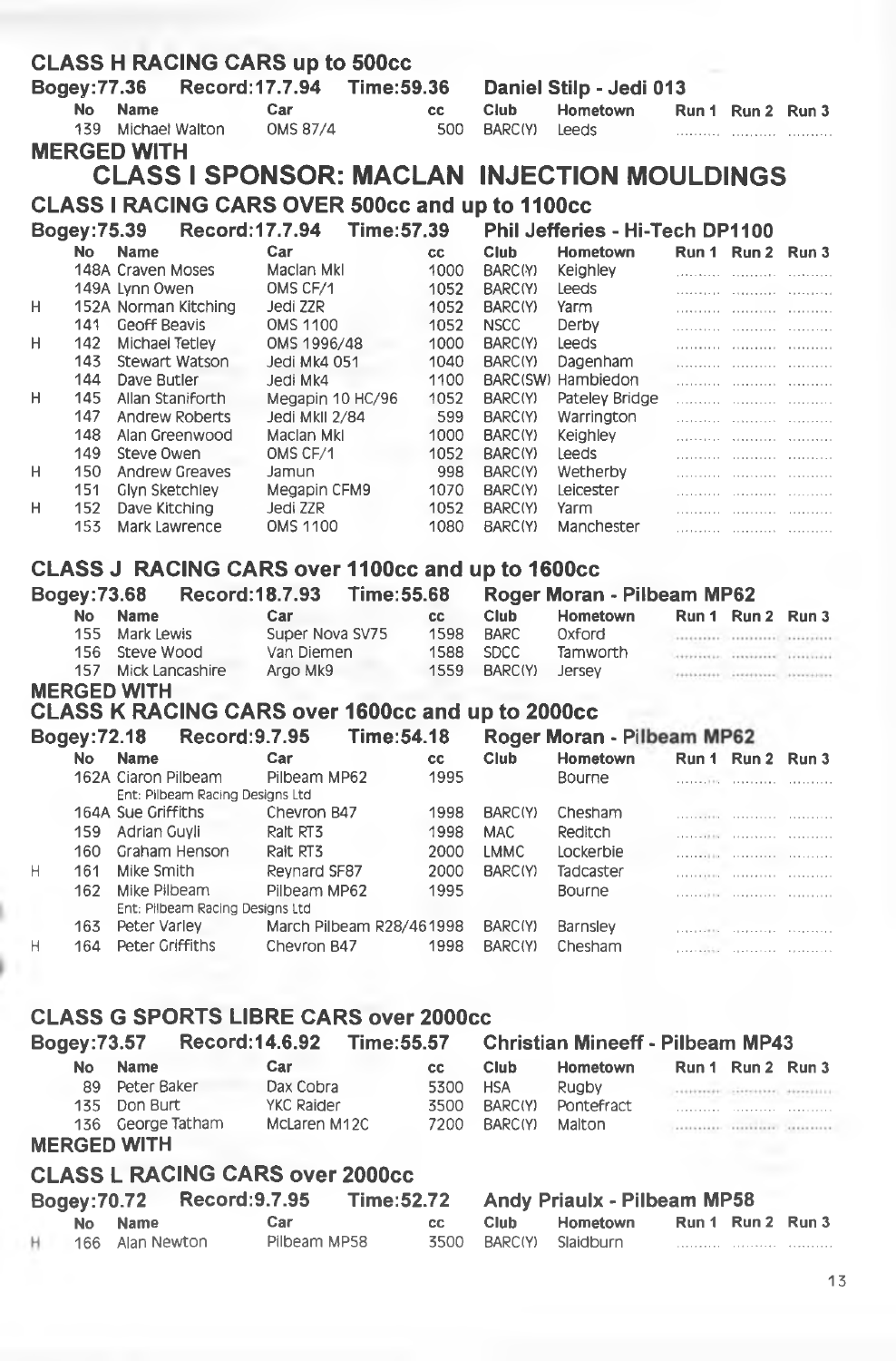### **HAREWOOD HILLCLIMB CHAMPIONSHIP POSITIONS AFTER FOUR ROUNDS**

|                         |                   |                    | April | May   | June  | July  | Sub Total | Aug | Total |
|-------------------------|-------------------|--------------------|-------|-------|-------|-------|-----------|-----|-------|
| 1                       | Ken               | Bailey             | 16.49 | 14.41 | 17.49 | 17.92 | 66.31     |     |       |
| $\overline{\mathbf{c}}$ | <b>Bobby</b>      | Fryers             | 15.62 | 14.42 | 17.56 | 17.57 | 65.17     |     |       |
| 3                       | Dennis            | Crompton           | 15.35 | 13.74 | 17.60 | 18.41 | 65.10     |     |       |
| 4                       | David             | Balley             | 16.07 | 13.12 | 17.79 | 16.83 | 63.81     |     |       |
| 5                       | Peter             | Herbert            | 14.74 | 13.60 | 16.43 | 16.27 | 61.04     |     |       |
| 6                       | <b>Bob</b>        | Prest              | 15.25 | 13.89 | 14.67 | 16.94 | 60.75     |     |       |
| 7                       | David             | Sturdy             | 14.17 | 13.02 | 16.70 | 16.30 | 60.19     |     |       |
| 8                       | Tim               | Wilson             | 13.77 | 13.63 | 14.86 | 15.06 | 57.32     |     |       |
| 9                       | Alan              | Newton             | 11.50 | 11.91 | 15.21 | 15.09 | 53.71     |     |       |
| 10                      | Joe               | Ward               | 12.12 | 12.05 | 13.12 | 14.77 | 52.06     |     |       |
| 11                      | Jeremy            | Paterson           | 12.04 | 10.16 | 13.78 | 13.10 | 49.08     |     |       |
| 12                      | David             | Spaull             | 12.09 | 9.77  | 13.24 | 13.27 | 48.37     |     |       |
| 13                      | Ben               | <b>Butterfield</b> | 10.84 | 7.75  | 12.20 | 11,89 | 42.68     |     |       |
| 14                      | Colin             | Wheeler            | 10.06 | 8.06  | 11.18 | 13.09 | 42.39     |     |       |
| 15                      | Dave              | Kitching           | 13.80 | 12.11 | 0.00  | 15.93 | 41.84     |     |       |
| 16                      | <b>Brent</b>      | Meredith           | 0.00  | 11.01 | 13.88 | 13.99 | 38.88     |     |       |
| 17                      | Richard           | Jackson            | 13.36 | 10.63 | 0.00  | 14.46 | 38.45     |     |       |
| 18                      | Richard           | Hargreaves         | 0.00  | 9.99  | 13.70 | 13.53 | 37.22     |     |       |
| 19                      | Peter             | Hamilton           | 12.08 | 11.97 | 12.49 | 0.00  | 36.54     |     |       |
| 20                      | Mike              | <b>Mullins</b>     | 12.32 | 8.90  | 0.00  | 13.50 | 34.72     |     |       |
| 21                      | Allan             | Staniforth         | 5.34  | 7.17  | 10.34 | 11.36 | 34.21     |     |       |
| 22                      | Matthew           | Pinder             | 1.68  | 6.84  | 12.07 | 13.42 | 34.01     |     |       |
| 23                      | Norman            | Kitching           | 9.76  | 7.99  | 0.00  | 13.58 | 31.33     |     |       |
| 24                      | Les               | Procter            | 4.28  | 6.92  | 8.95  | 10.70 | 30.85     |     |       |
| 25                      | Andrew            | Greaves            | 8.69  | 9.65  | 0.00  | 12.46 | 30.80     |     |       |
| 26                      | Vince             | Dobson             | 0.00  | 7.95  | 10.57 | 12.27 | 30.79     |     |       |
| 27                      | Richard           | Wheat              | 0.00  | 7.98  | 9.89  | 11.32 | 29.19     |     |       |
| 28                      | Colin             | Stewart            | 0.00  | 6.98  | 12.00 | 10.14 | 29.12     |     |       |
| 29                      | Tony              | Metcalf            | 0.00  | 11.64 | 16.51 | 0.00  | 28.15     |     |       |
| 30                      | <b>Nick</b>       | Beaumont           | 6.11  | 4.99  | 7.09  | 8.19  | 26.38     |     |       |
| 31                      | Martin            | Baker              | 10.87 | 0.00  | 0.00  | 11.22 | 22.09     |     |       |
| 32                      | Malcolm           | Pinder             | 0.00  | 3.74  | 8.55  | 9.61  | 21.90     |     |       |
| 33                      | Michael           | Seward             | 0.00  | 0.00  | 10.89 | 10.29 | 21.18     |     |       |
| 34                      | Nicholas          | Wear               | 6.95  | 5.13  | 0.00  | 8.94  | 21.02     |     |       |
| 35                      | Haydn             | Spedding           | 0.00  | 8.88  | 0.00  | 12.07 | 20.95     |     |       |
| 36                      | Trevor            | Longstaffe         | 0.00  | 4.04  | 6.57  | 7.45  | 18.06     |     |       |
| 37                      | Mike              | Smith              | 0.77  | 6.86  | 10.08 | 0.00  | 17.71     |     |       |
| 38                      | Tim               | Thomson            | 0.00  | 0.00  | 0.00  | 15.62 | 15.62     |     |       |
| 39                      | <b>Nick</b>       | Casey              | 13.30 | 0.00  | 0.00  | 0.00  | 13.30     |     |       |
| 40                      | Peter             | Hawkey             | 12.50 | 0.00  | 0.00  | 0.00  | 12.50     |     |       |
| 41                      | Pete              | Griffiths          | 0.00  | 12.48 | 0.00  | 0.00  | 12.48     |     |       |
| 42                      | Steven            | Gash               | 3.30  | 0.00  | 3.51  | 5.31  | 12.12     |     |       |
| 43                      | Stephen           | English            | 0.00  | 2.16  | 7.74  | 0.00  | 9.90      |     |       |
| 44                      | Kenneth           | Barker             | 5.41  | 4.03  | 0.00  | 0.00  | 9.44      |     |       |
| 45                      | Ken               | Murray             | 0.00  | 8.50  | 0.00  | 0.00  | 8.50      |     |       |
| 46                      | Michael           | Tetley             | 0.00  | 6.20  | 0.00  | 0.00  | 6.20      |     |       |
| 47                      | David             | Rawnsley           | 0.00  | 5.56  | 0.00  | 0.00  | 5.56      |     |       |
| 48                      | Leslie            | English            | 0.00  | 5.49  | 0.00  | 0.00  | 5.49      |     |       |
| 49                      | Michael           | North              | 0.00  | 0.73  | 3.30  | 0.00  | 4.03      |     |       |
| 50                      | Richard           | Brand              | 0.00  | 1.84  | 0.00  | 0.00  | 1.84      |     |       |
| 51                      | David             | Coulthard          | 0.00  | 0.00  | 0.26  | 1.07  | 1.33      |     |       |
|                         | <b>Nick</b>       | Diiley             | 0.00  | 0.00  | 0.00  | 0.00  | 0.00      |     |       |
|                         | Henry             | Fargus             | 0.00  | 0.00  | 0.00  | 0.00  | 0.00      |     |       |
|                         | Daniel            | Howland            | 0.00  | 0.00  | 0.00  | 0.00  | 0.00      |     |       |
|                         | <b>FTD SERIES</b> |                    |       |       |       |       |           |     |       |
| 1                       | Alan Newton       |                    | 10    | 10    | 10    | 10    | 40        |     |       |
| 2                       | Colin Wheeler     |                    | 8     | 7     | 9     | 8     | 32        |     |       |
| 3                       | Dave Kitching     |                    | 9     | 8     | 0     | 7     | 24        |     |       |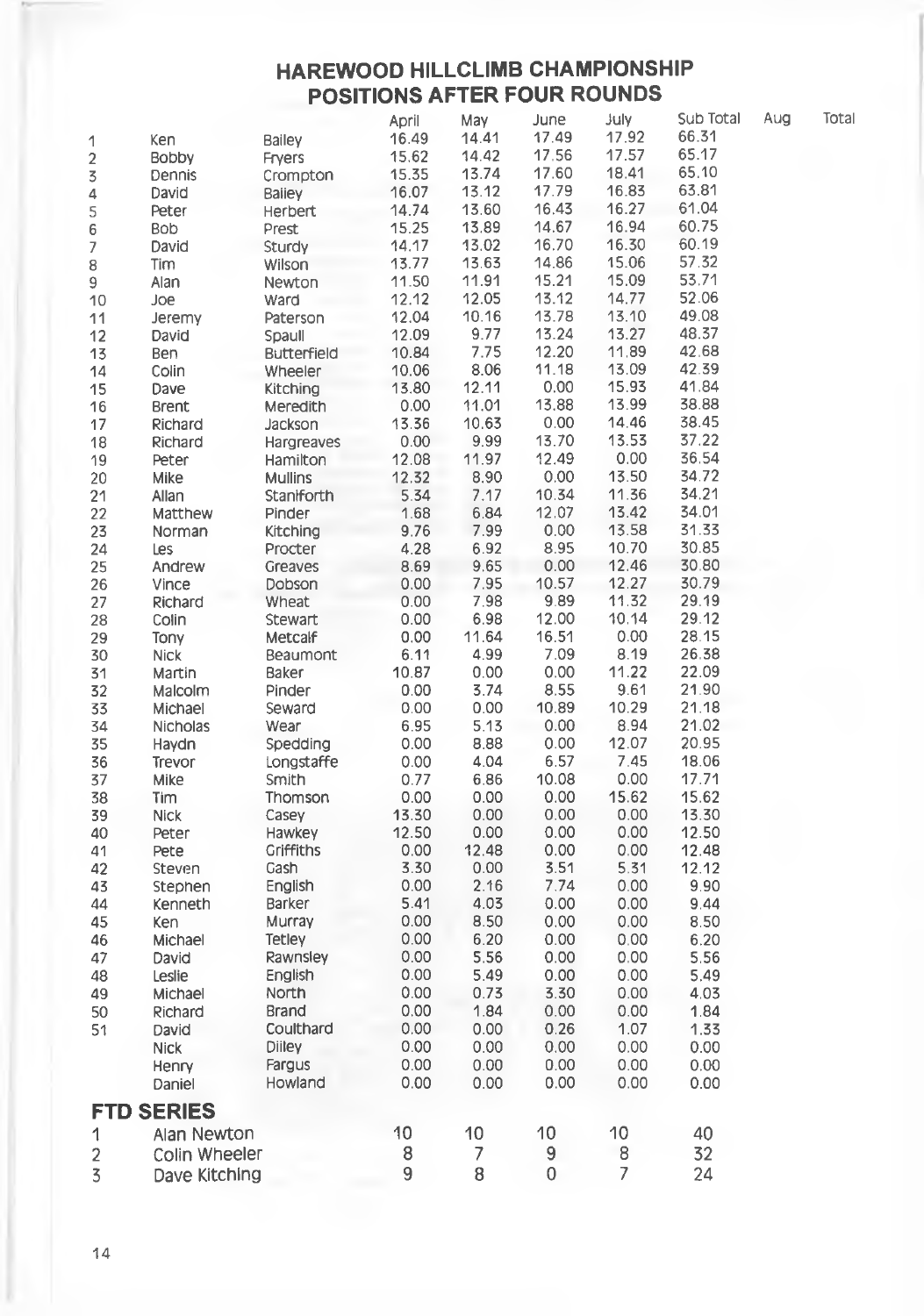# HAREWOOD HILLCLIMB CHAMPIONSHIP

## **ACTION IS HOTTING UP IN THE HAREWOOD HILLCLIMB CHAMPIONSHIP**

**Formula Ford driver Ken Bailey's tenuous lead has been cut to less than a point by the hard charging Renault Clio Williams of Keighley Garage owner Bobby Fryers. Fellow motor trader and BMW driver Dennis Crompton's record breaking charge at the last Harewood event has taken him to within 7/100ths of a point from snatching second.**

## **IN THE CLASSES**

**Keighley driver Bobby Fryers had a torrid time at the July Harewood, he fitted new tyres but they lacked grip, nonetheless he would have had a difficult task on his hands in keeping the on-form Rochdale driver Dennis Crompton at bay in the ultra competitive Touring Car section. Dennis comprehensively stamped his authority on the class by setting a new record.**

**As well as leading the championship, Ken Bailey is the man to beat in the Formula Fords. This year he has firmly put son David in his place, despite the fact that David is the current class record holder.**

**In Class A, the small Modified Production cars, the Westfield of Richmond's Peter Herbert will continue its season long duel with the Caterham Supersport of Huddersfield driver Tim Wilson, but they will both have to be on top form if they wish to beat the amazing Rover saloon of Stuart Horswill and Andy Kitson.**

**In Class B, the spectacularly driven 1660cc Escort of Paul Nutter will challenge and no doubt trounce, many of the quicker Westfields and Caterhams.**

**In the Sports Libre up to 2000cc Tim Elmer set a superb new record at the July Harewood and, given good weather, he may be able to further improve.**

**The 1100CC Racing Car of Mark Lawrence continues to set times which humble larger capacity machines and is the class act in Class I.**

**With several FTD's this year at Harewood, Slaidburn driver Alan Newton could further add to his collection at this event driving his 3500cc Formula One engined Pilbeam MP58-5.**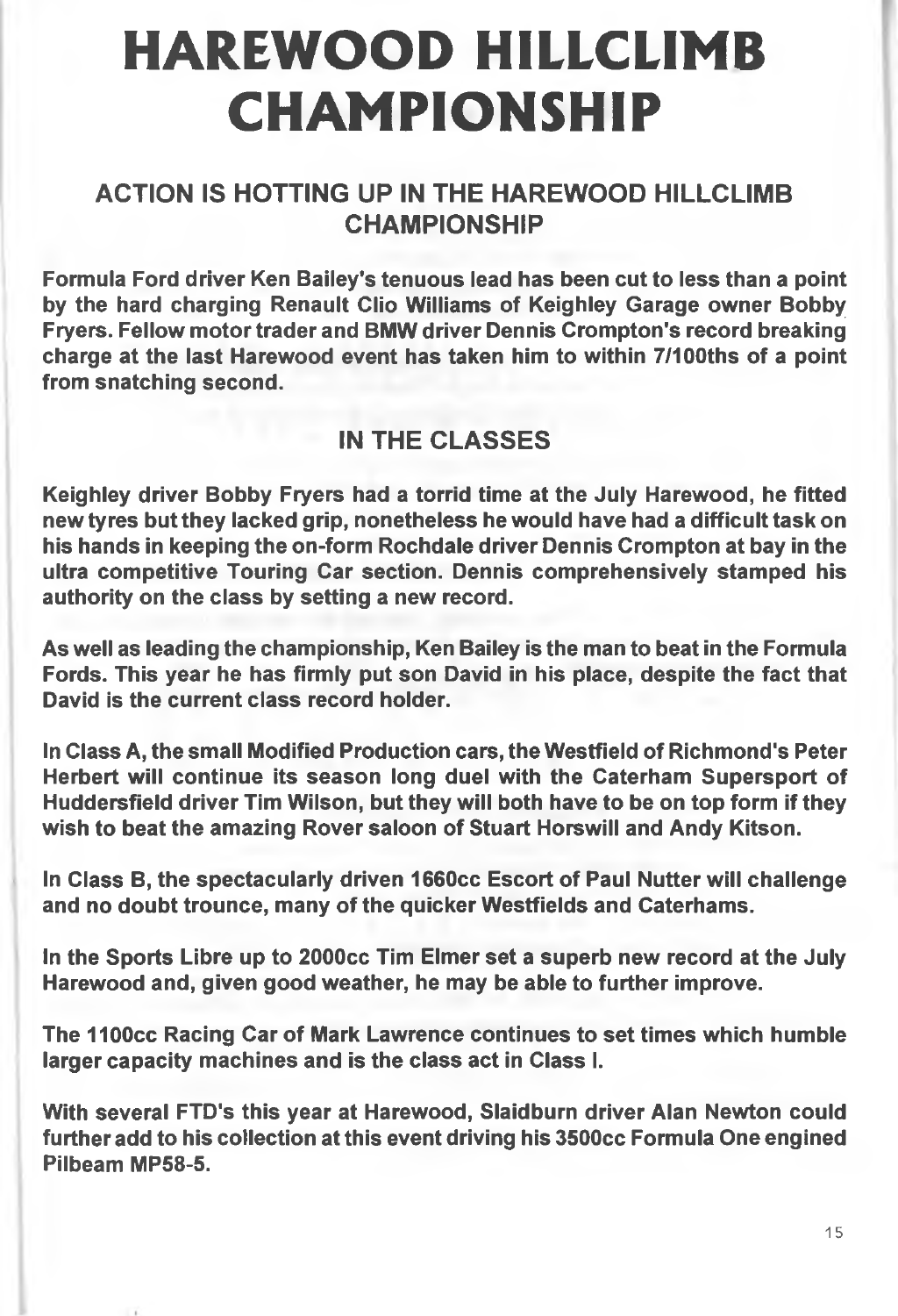# Harewood Hillclimb Championship **How it is marked**

**The Harewood Hillclimb Championship Is marlced within classes on a Bogey Time improvement basis. The Bogey Times for the 1996 season are shown at the top of each class in the programme. These Bogey Times are derived by adding 18 seconds to the record for each class standing at the start of the season and remain unchanged throughout the season.**

**Championship marks will be gained at the rate of 0.01 mark for each 0.01 of a second by which a driver beats the Bogey Time for his/her class. Any competitor who does not beat the Bogey Time will gain no marks for that meeting.**

**There is a maximum limit of 20 marks which can be gained at any meeting, and marks can only be gained in the three class runs. Marks gained in five out of six qualifying rounds will be counted for the Championship results. If any of the six meeting does not take place, the qualifying number of events will be reduced so that it is always one less than the total number of meetings which do take place.**

**In the event of a tie in the final marking, this will be decided in favour of the competitor who has gained the marks in the fewest number of qualifying rounds, including discarded rounds.**

## **FTD AWARDS SERIES How it is marked**

**At each meeting marks will be awarded to the championship competitors who have recorded the ten fastest times of the day in the class runs.**

**Marks will be awarded on the scale 10, 9, 8, 7, 6, 5,, 4, 3, 2 and 1 to the fastest competitor down to the tenth fastest competitor.**

**There will also be 1 bonus mark for any competitor(s) who break the course record standing at the commencement of the meeting.**

**Marks gained in five out of six qualifying rounds will be counted for the championship results.**

**In the event of a tie, the rules stated above also apply.**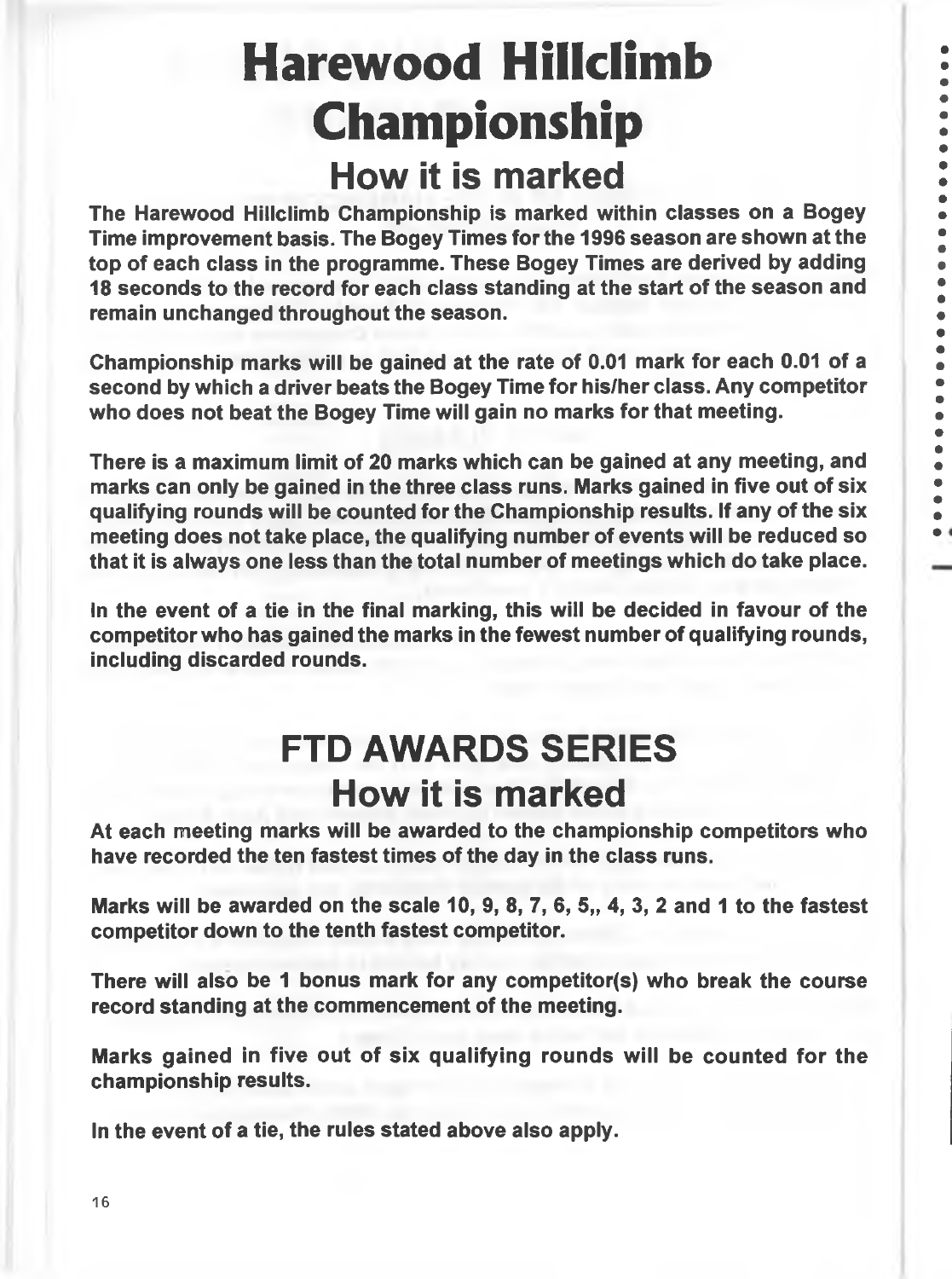# BARC YORKSHIRE CENTRE WELCOMES THE YORKSHIRE AUTOTRADER CLASSIC CAR SHOW ON THEIR ANNUAL VISIT TO THE HAREWOOD HILLCLIMB

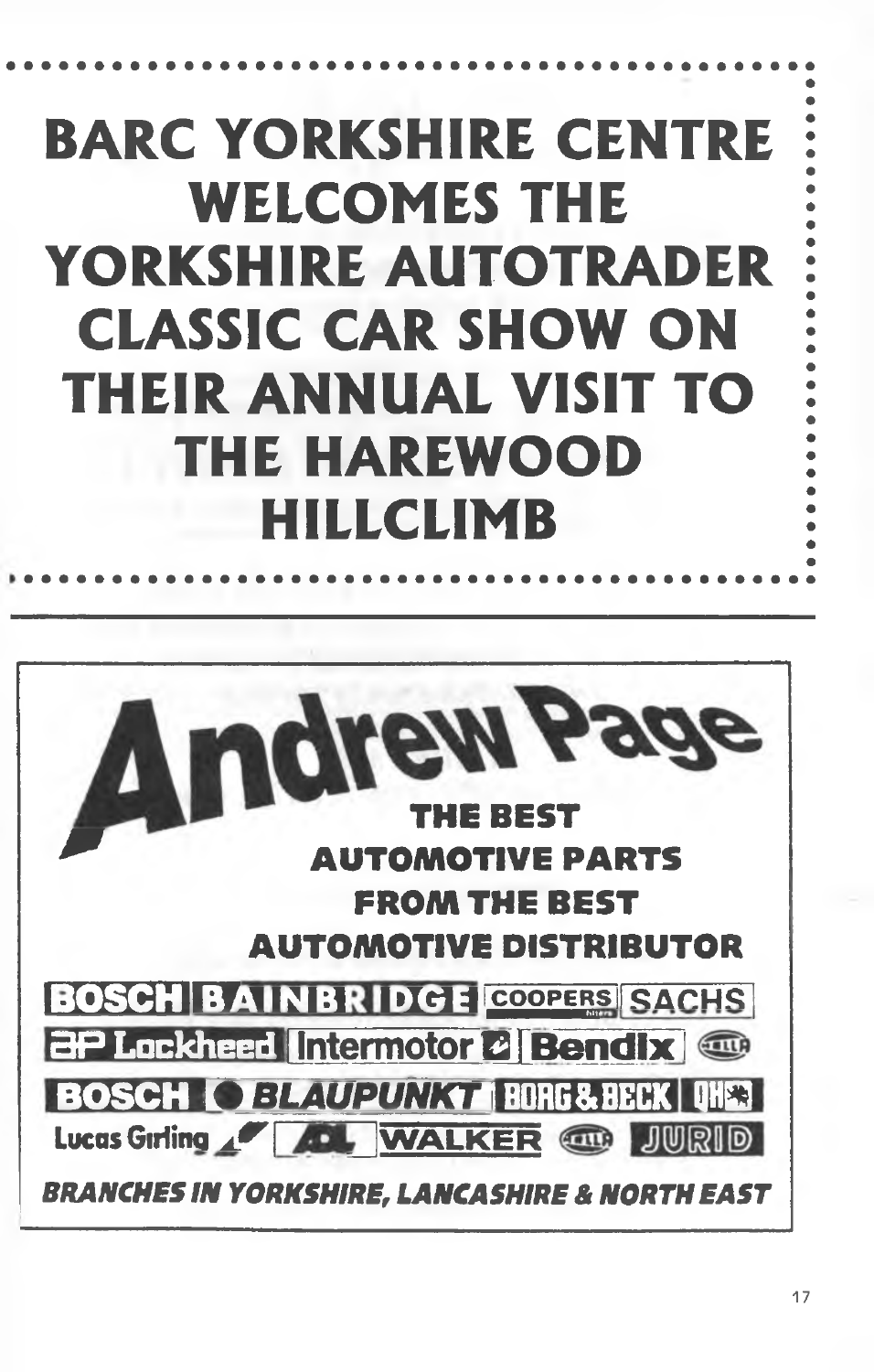# *D E B U R T*

## *MANAGEMENT & CONSULTANCY SERVICES*

*EXPERIENCED TROUBLESHOOTER WITH WIDE INDUSTRIAL EXPERIENCE A VAILABLE FOR SHORT OR LONG ASSIGNMENTS*

*1 Villa Close, Low Ackworth, Pontefract, West Yorkshire, WF7 7NR Telephone: 01977 614843. Fax: 01977 615712. Mobile: 0802 204100*

## *YKC ENGINEERING LIMITED*

*ELVINGTON TRADING ESTATE, ELVINGTON, YORK Y04 5AR TELEPHONE: 01904 608899 FAX: 01904 608894*

*MANUFACTURERS OF SPECIALIST CARS*

*ROADSTER SR TWO SEA TER SPORTS TOURER*

*RAIDER MK2 SPORTS TOURER / COMPETITION CAR*

> *BERLINETTA TWO PLUS TWO SEDAN*

*COMPONENT KITS FROM £1950 inc VAT.*

*FULLY BUILT CARS FROM £9500 ON THE ROAD*

*DEMONSTRA TORS ARE ALWAYS A VAILABLE FOR TEST DRIVES*

*KIT BITS CA TALOGUE COMPONENTS AND PARTS FOR A WIDE RANGE OF CARS*

*WE PRIDE OURSEL VES ON PROVIDING UNLIMITED TECHNICAL SUPPORT AND ADVICE TO BUYERS*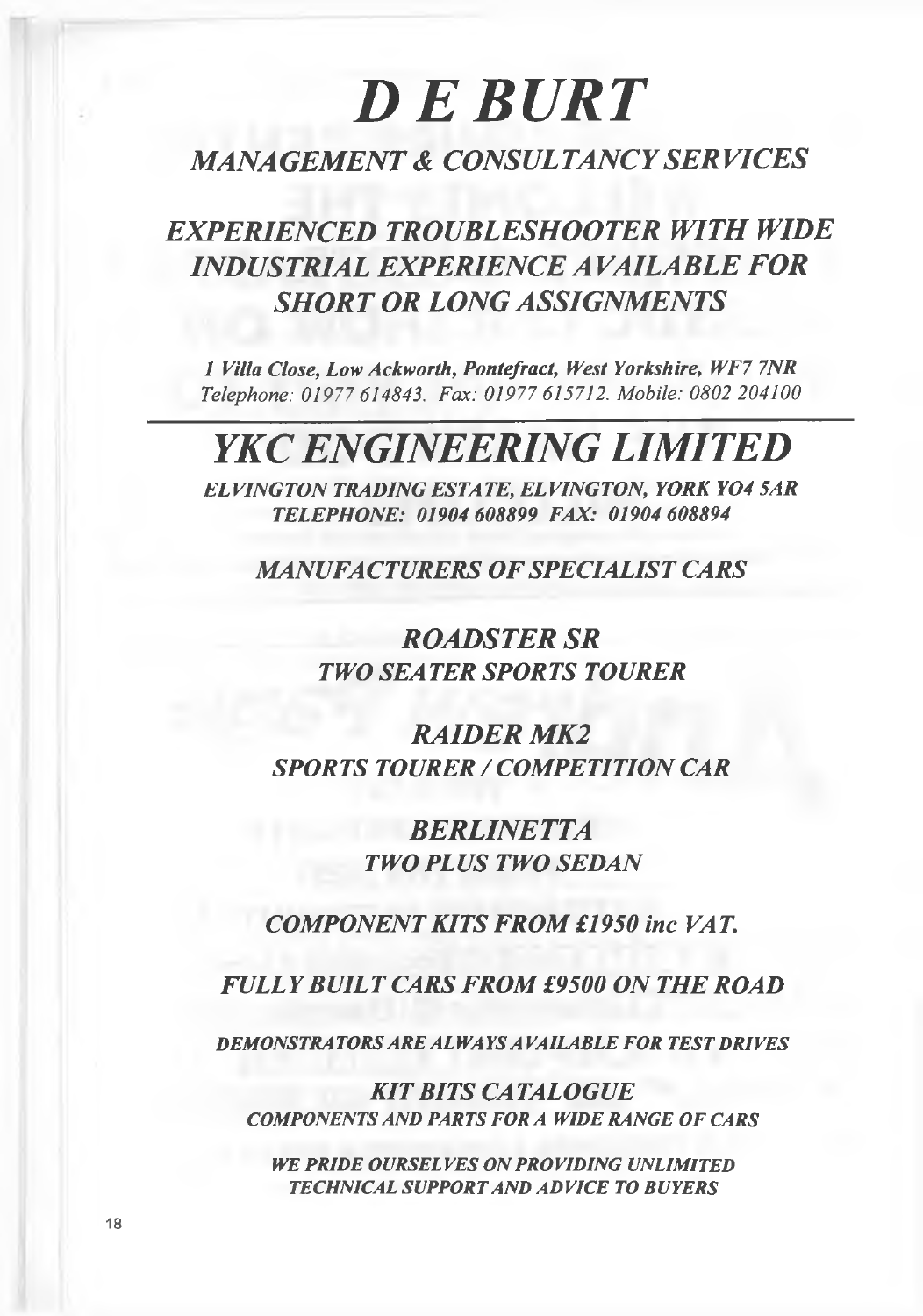# **ENTRANCE** *FREE AT* **HAREWOOD!**

Access to all the best viewing spots

## **BECOME A MEMBER OF THE HAREWOOD MARSHALS ASSOCIATION**

All ages welcome, 16-70

**Come and ask in the Control Bus Entrance in the Paddock**

Contact:

Tim Bendelow, Chief Marshal

or

Mike Shorley, Deputy Chief Marshal

## **THE HAREWOOD MARSHALS ASSOCIATION APPLICATION FOR MEMBERSHIP**

| Membership runs for 12 months from 1st March each year. Members joining after 1st<br>January will be entitled to membership until 1st March of the following year.<br>I desire to join the Harewood Marshals Association, and I undertake to abide by the<br>rules of the Association. |  |  |
|----------------------------------------------------------------------------------------------------------------------------------------------------------------------------------------------------------------------------------------------------------------------------------------|--|--|
|                                                                                                                                                                                                                                                                                        |  |  |
|                                                                                                                                                                                                                                                                                        |  |  |
|                                                                                                                                                                                                                                                                                        |  |  |
|                                                                                                                                                                                                                                                                                        |  |  |
|                                                                                                                                                                                                                                                                                        |  |  |
|                                                                                                                                                                                                                                                                                        |  |  |
| ARE YOU A MEMBER OF ANY OTHER MOTOR CLUBS (If so, please state)                                                                                                                                                                                                                        |  |  |
|                                                                                                                                                                                                                                                                                        |  |  |
| I enclose remittance for the following category of membership (Please tick)                                                                                                                                                                                                            |  |  |
| Full Marshalling Member £2.00 ________ Associate member £2.00 _____                                                                                                                                                                                                                    |  |  |
| Life Marshalling Member £10.00 Life Associate Member £10.00 Life                                                                                                                                                                                                                       |  |  |
|                                                                                                                                                                                                                                                                                        |  |  |
|                                                                                                                                                                                                                                                                                        |  |  |
| Cheques should be made payable to 'The Harewood Marshals Association'                                                                                                                                                                                                                  |  |  |
| Please complete and return this form to:                                                                                                                                                                                                                                               |  |  |
| Mr. T. Bendelow<br>3 West View, Ferrensby                                                                                                                                                                                                                                              |  |  |
|                                                                                                                                                                                                                                                                                        |  |  |

Knaresborough HG5 OPZ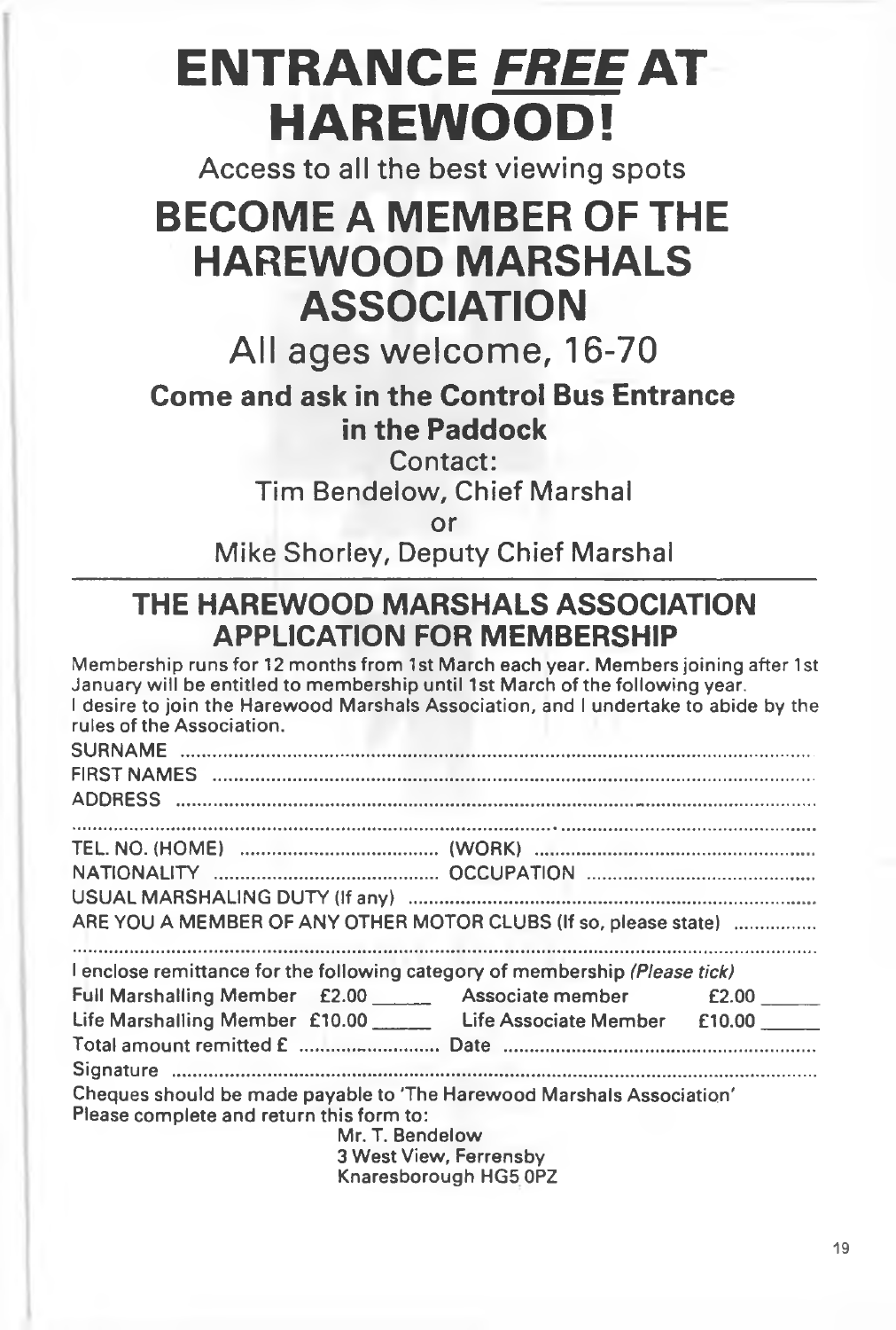

**Telephone (01937) 584554 Fax: (01937) 580012**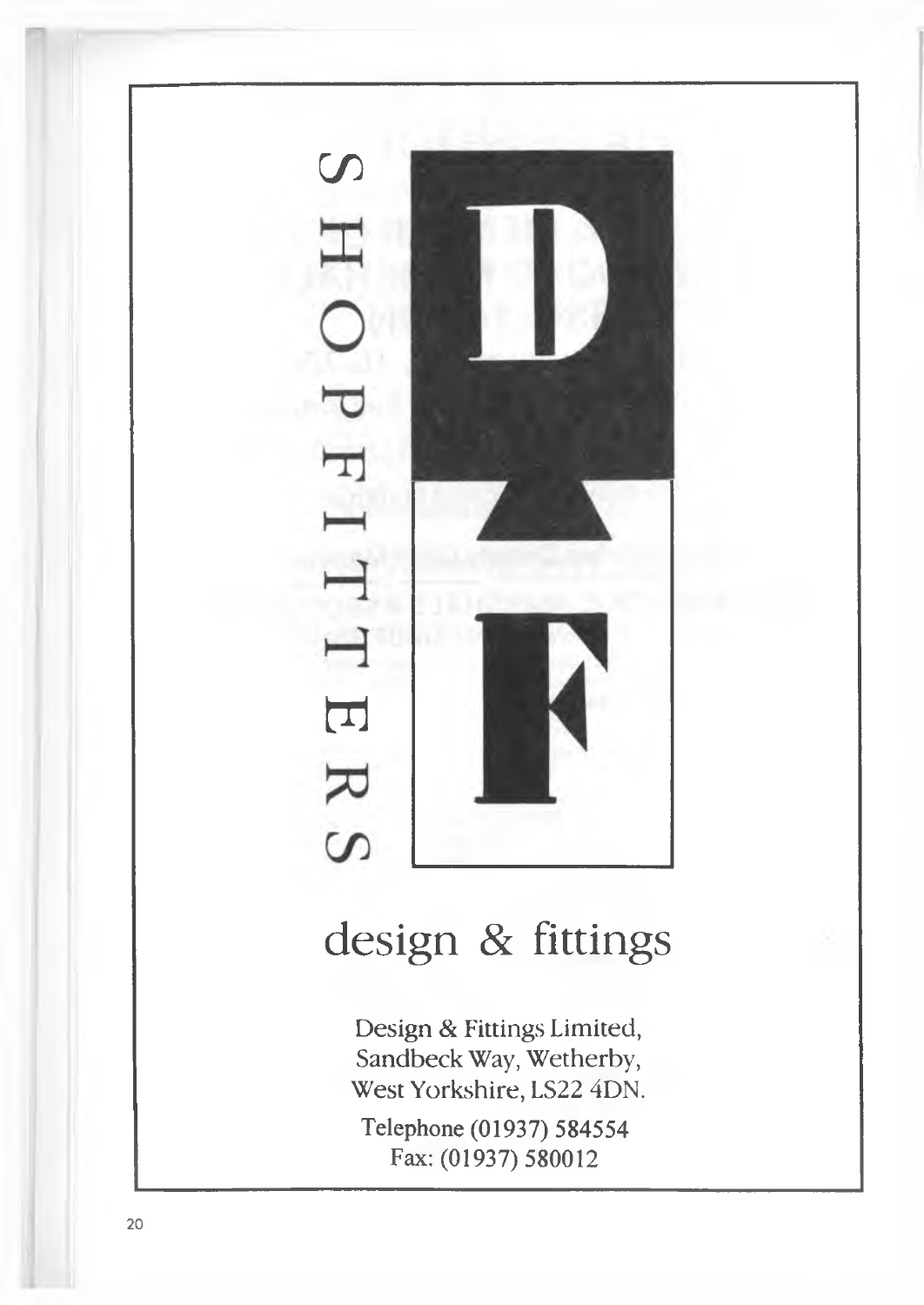# *TOPArS CATERING provided by. . .*

**BARNES CATERERS**

9 RIPLEY DRIVE, NORMANTON WF6 IQT TEL: (01924) 892332 & (01924) 896148

> *Services offered by Barnes Vending Services in connection with Barnes Catering Group include:*

- □ FRESH FOOD VENDING
- □ BEVERAGE REQUIREMENTS
- □ HIGH QUALITY INGREDIENTS
- □ DIRECTORS' LUNCHES
- □ CORPORATE HOSPITALITY
- □ BUFFET DELIVERY SERVICE
- □ OPEN DAYS
- □ MOBILE CATERING UNITS
- □ AGRICULTURAL & MAJOR OUTDOOR EVENTS
- □ LICENSED BARS
- □ BANQUETS & DINNER FUNCTIONS

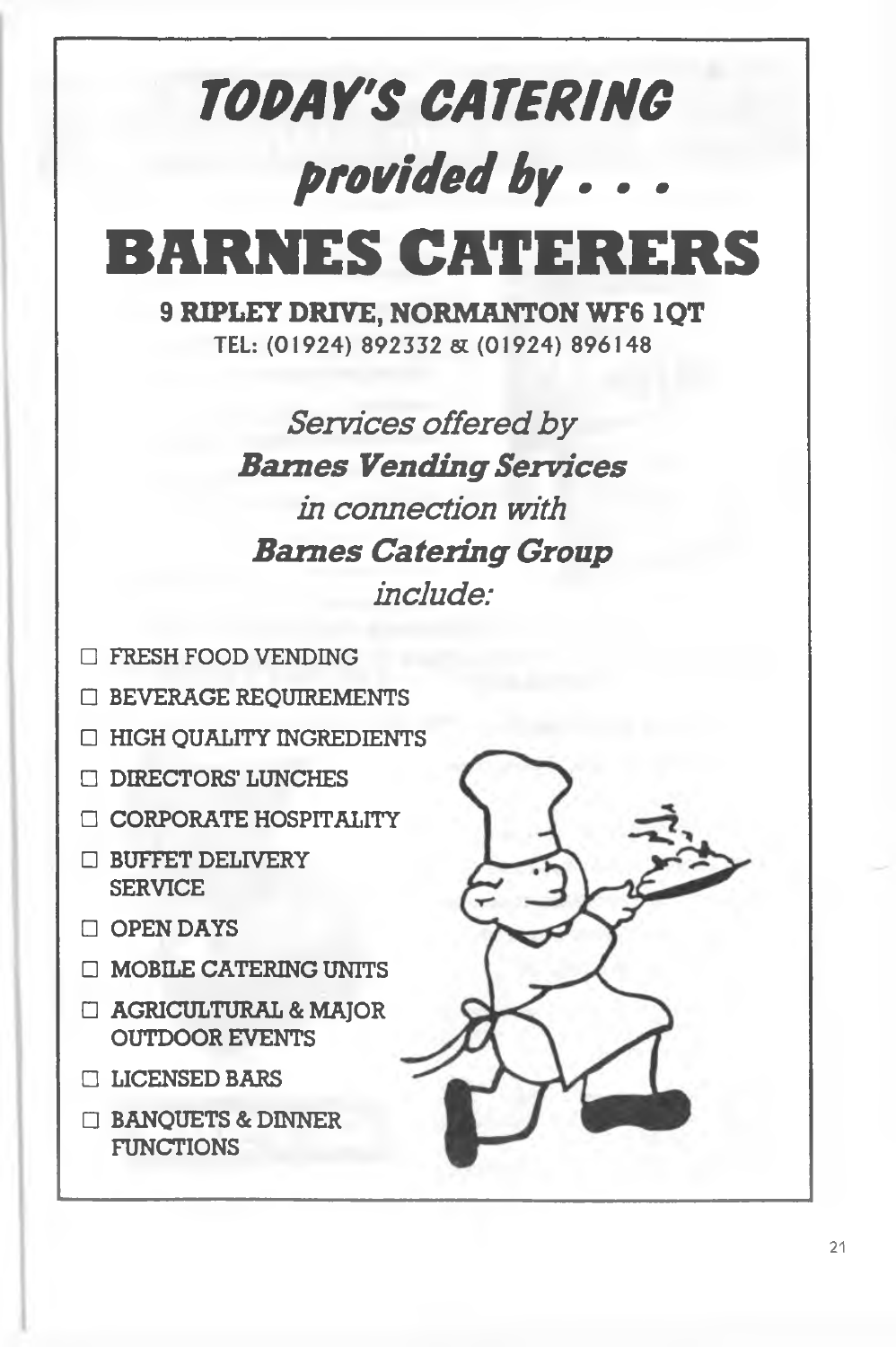## **engineering excellence in blast, wash and surface treatment technology**

**Euroblast<sup>®</sup>** - universal range of manual operated blast cabinets



For all your component cleaning, preparation and finishing needs, the Guyson Euroblast® range of manually operated blast cabinets offers the *M* highest performance and greatest reliability.

With a diverse range of cabinet sizes to suit all applications, a technologically advanced design for maximum production efficiency and durability which promises the longest operational life, Euroblast® is the number one choice

## **Marr Orbit** – the versatile choice for component washing and degreasing

The Orbit wash system uses only biodegradable aqueous solutions of low cost alkaline detergents. Its robust construction ensures a hardworking wash system that stands up to the rigours of a busy workplace environment while its compact design ensures that only minimal space is required.

Guyson International Ltd. are also the manufacturers of Multiblast\* automated blast cleaning systems with built in process monitoring and control.

### Guyson International Limited.

Tel: 01756 799911 Fax: 01756 790213 where quality comes to the surface



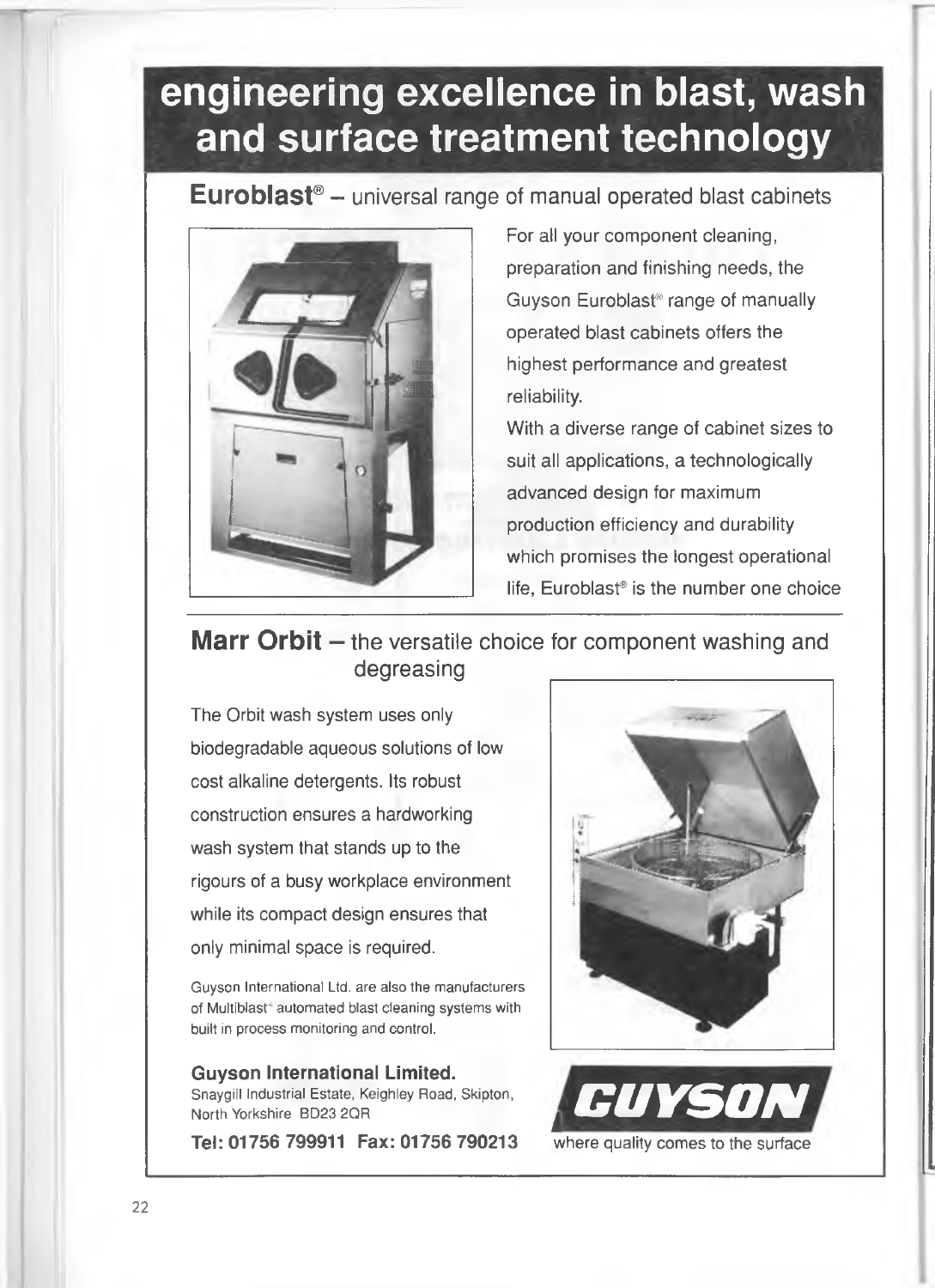

Yorkshires Premier Independent Wines and Spirits Merchants

*Our friendly, knowledgeable staff will welcome you* every day of the week - including Sundays!

*We have available:-*

- *Over 2000 wines, spirits and beers always in stock,*
- *Glass Hire*
- *Case discounts for quantity purchases*
- *Taste before you buy* 7 *days a week I*
- *Huge price savings on most major brands*
- *Instore FREE prize draws and competitions*
- *Stockist of many International Wine Challenge Medal Winners*

68 Crossgates Rd 5/6 Regent Parade 257/259 New Road Side 79/81 Middleton Rd Crossgates, Leeds Horsforth, Leeds Harrogate Crumpsall LS15 7NN  $HG1\overline{5}AN$ LS18 4DR Manchester Tel ;0113 2649318 Tel :01423 507413 Tel: 0113 2582088 M8 6JY Tel: 0161 7956875 Quality & 1 Edge Hill Rd 64/66 Stainbeck Rd 219/221 Bingley Rd Saltaire, Shipley Scarborough Meanwood, Leeds YO2 4BC BD18 4DH LS7 2PW Tel : 01723 366439 Tel: 01274 585869 Tel :0113 2752459